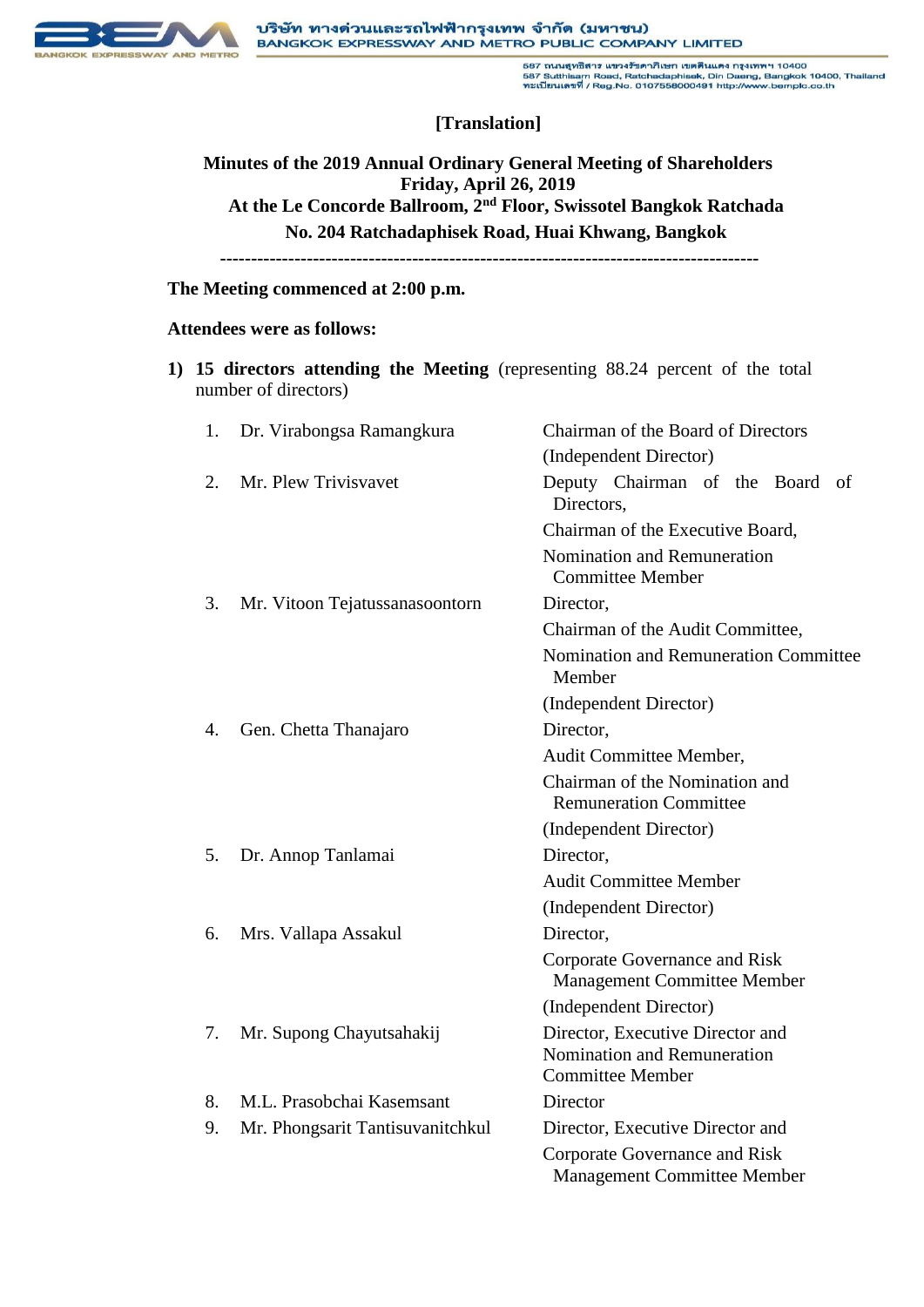

|                                        | 10. Mr. Panit Dunnvatanachit                                | Director                                                                                                                                                                                                                             |  |
|----------------------------------------|-------------------------------------------------------------|--------------------------------------------------------------------------------------------------------------------------------------------------------------------------------------------------------------------------------------|--|
|                                        | 11. Mr. Werapong Suppasedsak                                | Director                                                                                                                                                                                                                             |  |
|                                        | 12. Mr. Yuttana Yimgarund                                   | Director                                                                                                                                                                                                                             |  |
|                                        | 13. Mrs. Natamon Bunnak                                     | Director                                                                                                                                                                                                                             |  |
|                                        | 14. Dr. Sombat Kitjalaksana<br>15. Mrs. Payao Marittanaporn | Director, Executive Director,<br>Corporate Governance and Risk<br>Management Committee Member, and<br><b>Managing Director</b><br>Director, Executive Director,<br>Corporate Governance and Risk<br>Management Committee Member, and |  |
|                                        |                                                             | <b>Managing Director</b>                                                                                                                                                                                                             |  |
| 2) Directors not attending the Meeting |                                                             |                                                                                                                                                                                                                                      |  |
| 1.                                     | Gen. Sampao Choosri                                         | Director<br><b>Audit Committee Member</b><br>Chairman of the Corporate<br>Governance and Risk Management<br>Committee<br>(Independent Director)                                                                                      |  |
| 2.                                     | Mr. Wichan Ekarintrakul                                     | Director                                                                                                                                                                                                                             |  |
| 3) Executives attending the Meeting    |                                                             |                                                                                                                                                                                                                                      |  |
| 1.                                     | Mr. Sanguan Kunatinun                                       | Deputy Managing Director: Expressway<br>Engineering                                                                                                                                                                                  |  |
| 2.                                     | Mrs. Sudruthai Prommart                                     | Deputy Managing Director: Expressway<br>Operation                                                                                                                                                                                    |  |
| 3.                                     | Mr. Phakpoom Thaweewittayarut                               | <b>Deputy Managing Director:</b><br><b>Administration and Company Secretary</b>                                                                                                                                                      |  |
| 4.                                     | Miss Panan Tosuwanthaworn                                   | Deputy Managing Director: Finance                                                                                                                                                                                                    |  |
| 5.                                     | Mr. Witoon Hatairatana                                      | Deputy Managing Director: Railway<br><b>System Operation and Engineering</b>                                                                                                                                                         |  |
| 6.                                     | Mr. Alvin Gee                                               | Deputy Managing Director: Operation<br>Support                                                                                                                                                                                       |  |
| 7.                                     | Dr. Vites Techangam                                         | Deputy Managing Director: Technology<br>and E-Business                                                                                                                                                                               |  |
| 8.                                     | Mr. Anawash Suwanarit                                       | <b>Deputy Managing Director: Business</b><br>Development                                                                                                                                                                             |  |
| 4) Auditors, EY Office Limited         |                                                             |                                                                                                                                                                                                                                      |  |

- 1. Miss Isaraporn Wisutthiyan
- 2. Miss Anokporn Thiangtham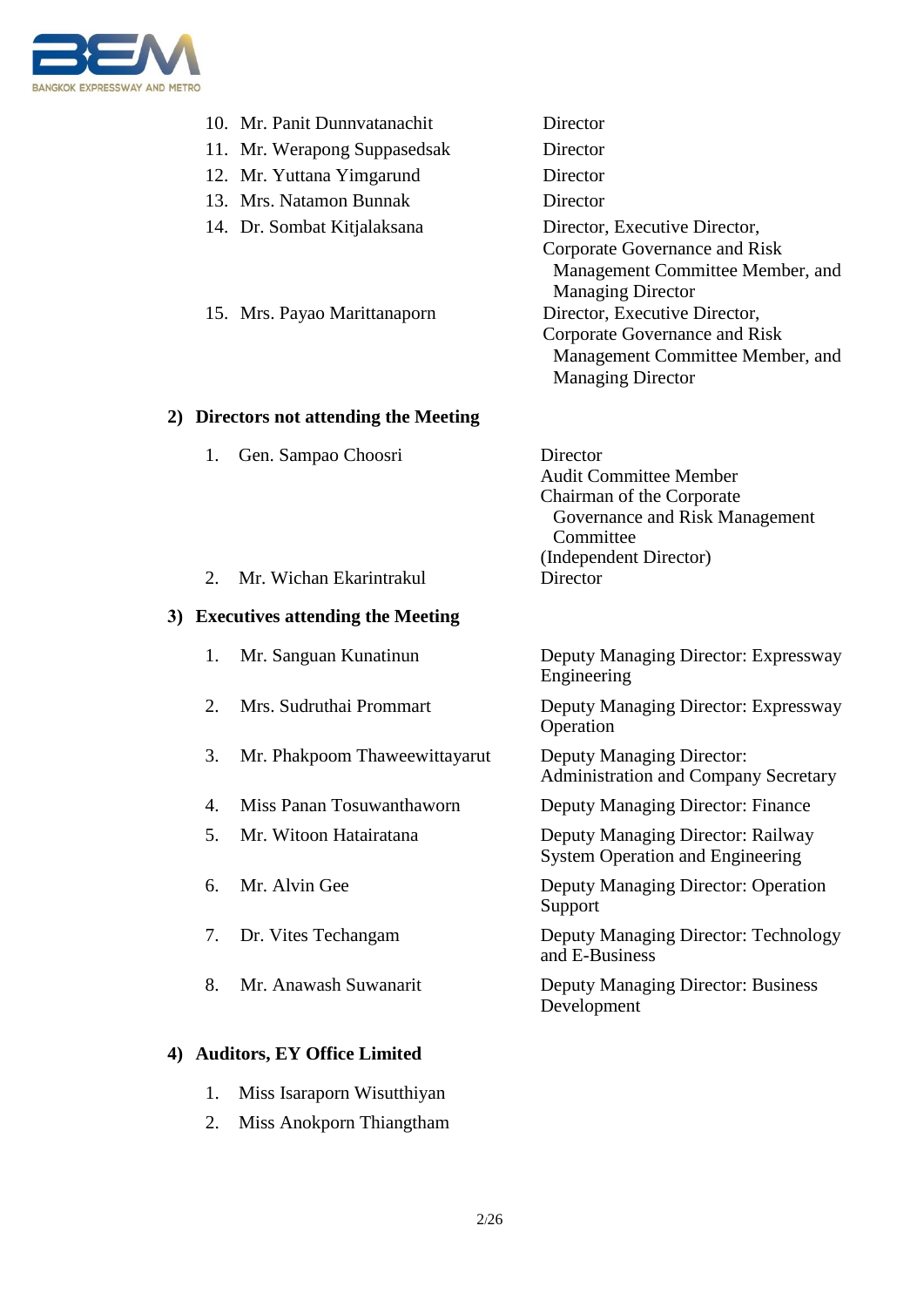

## **5) Legal Advisor, The Legists Group**

1. Miss Sawitree Treenawarut Examiner of voting results

## **6) Financial Advisor, Advisory Plus Co., Ltd.**

1. Mr. Thawatchai Vorawandthanachai

## **7) Representative of Shareholders' Right Protection Volunteer**

1. Mr. Prapas Boonchuen

## **8) Attending Shareholders**

As at the closing date of the share register for collection of shareholders' names on March 13, 2019, the total number of shareholders who had the right to attend the Meeting was 55,481 shareholders with the total of 15,285,000,000 shares sold. There were a total of 2,037 shareholders attending the 2019 Annual Ordinary General Meeting of Shareholders, both in person and by proxy, which commenced at 2:00 p.m., holding among them 10,474,520,976 shares or 68.5281 percent of the total number of shares sold; and as at the closing of the registration, there were a total of 2,395 shareholders attending the Meeting, holding among them 10,518,893,614 or 68.8184 percent of the total number of shares sold, thereby constituting the quorum in accordance with the Articles of Association of the Company, which stipulate that there shall not be less than 25 shareholders holding in aggregate not less than one-third of the total number of shares sold.

Prior to proceeding with the Meeting in accordance with the Agenda, the Chairman requested the Company Secretary to inform the Meeting of the Company's practical procedures for the Shareholders' Meeting and vote casting.

**The Company Secretary** clarified to the Meeting that the details of procedures for vote casting and rules for counting of votes were described on pages 44 - 45 of the Notice of the Meeting as delivered to shareholders, which could be summarized as follows:

- 1. In casting a vote, one share shall have one vote.
- 2. Votes cast by the shareholders appointing their proxies in the proxy form on each agenda item shall be collected and processed in advance on computer to ensure the rapidity of the Meeting, and verified by the legal advisor from The Legists Group.

In this regard, the votes cast by the shareholders appointing Mr. Vitoon Tejatussanasoontorn, Chairman of the Audit Committee who was an independent director, as their proxies attending the Meeting and expressing their intents to vote in each agenda item, shall be also included.

3. To ensure rapidity in vote counting, only the shareholders attending the Meeting in person, who intended to vote against or abstain in the voting cards as provided, were requested to raise their hands in order for the officers to collect only the voting card(s) in which vote(s) against or "abstention(s) was marked. Therefore, all other remaining votes shall be deemed to vote in favor.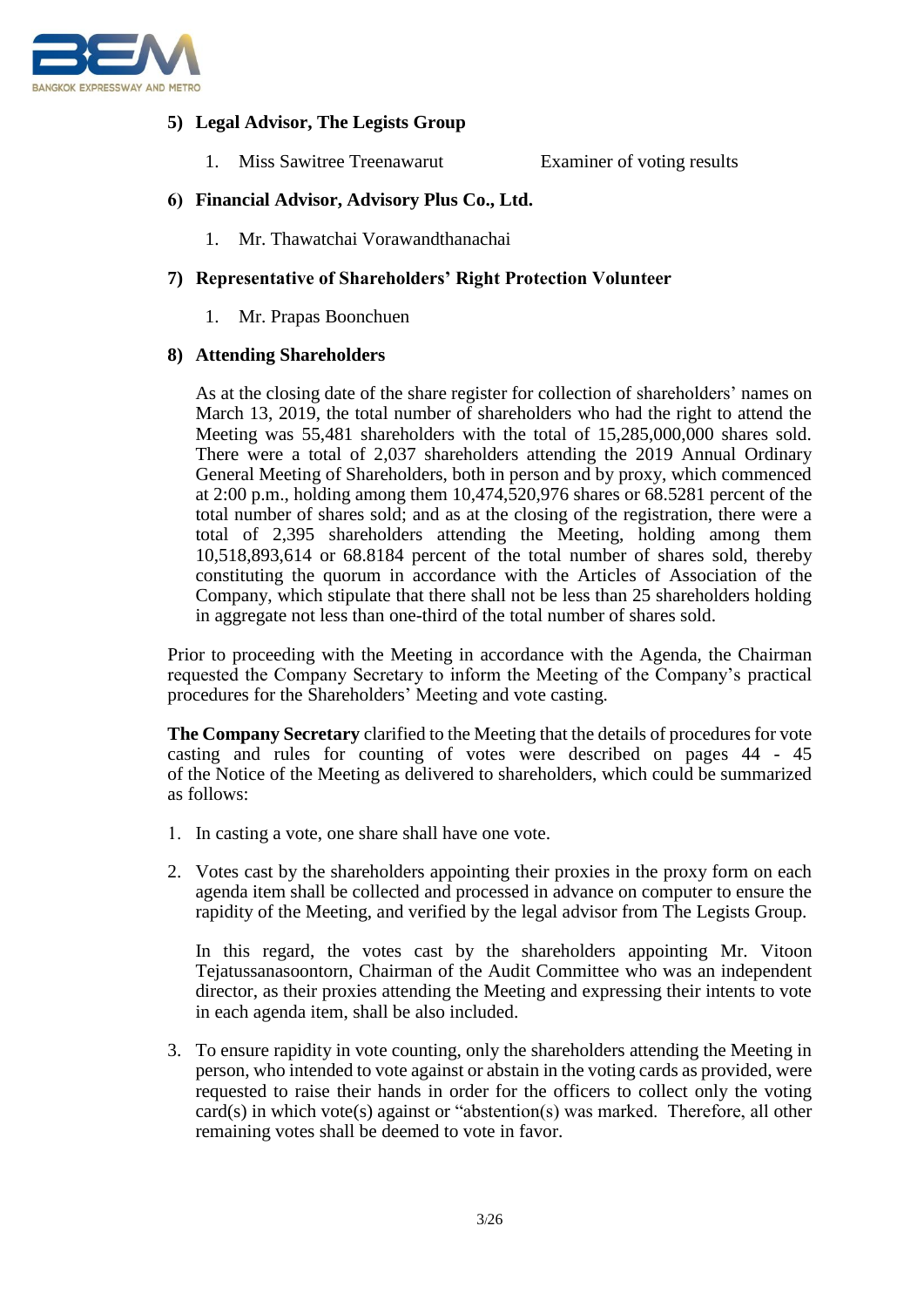

- 4. Any voting cards in which a shareholder's intention to vote was not able to be clearly specified shall be deemed "void", such as, making a mark in the provided space for both "vote in favor" and "vote against" and/or "abstention" or unclearly marking or crossing out any mark without his/her signature affixed or no making any mark in the voting card to verify such correction, etc.
- 5. During the proceeding with the Meeting, any shareholders wishing to make inquiries or to ask for clarification from the Board of Directors or management on any matter were requested to state his/her name-surname, and, in case of proxy, state the shareholder's name, for the correct and complete record in the Minutes of the Meeting. Such shareholders were requested to provide their cooperation to make inquiries and discuss concisely to ensure that the Meeting would be proceeded efficiently, without having an impact on the shareholders as a whole.
- 6. To ensure transparency of vote counting, two representative shareholders were thus invited to witness the vote counting with the legal advisor at the vote counting examination point.

In examination of the vote counting, two shareholders, namely, Miss Pongmareen Kongsiri and Mr. Phitak Wimonsuttikul, volunteered to witness the vote counting with Miss Sawitree Treenawarut, the legal advisor from The Legists Group.

## **Item 1 Consideration and approval of the Minutes of the Extraordinary General Meeting of Shareholders No. 1/2019**

The Chairman requested the Company Secretary to clarify the details to the Meeting for consideration.

**The Company Secretary** informed the Meeting that the Minutes of the Extraordinary General Meeting of Shareholders No. 1/2019, which was held on March 18, 2019, had already been delivered by the Company to the shareholders in advance, together with the Notice of the Shareholders' Meeting, as per the details on pages 9 to 18, and publicized on the Company's website since March 26, 2019; and the Company disseminated the digital recording of the Meeting on each agenda item for shareholders' viewing through the Company's website, and without any shareholder proposing an amendment to the Minutes of the Meeting.

The Board of Directors considered the matter and was of the view that the Minutes of the Meeting were correctly, completely and clearly recorded, and thus such Minutes of the Meeting should be approved.

The Chairman allowed shareholders to make inquiries and provide opinions.

No shareholders made any inquiries or provided any opinions, the Chairman then requested the Meeting to consider casting votes.

**The Company Secretary** stated to the Meeting that this agenda item required approval by a majority vote of the shareholders who attended the Meeting and cast their votes.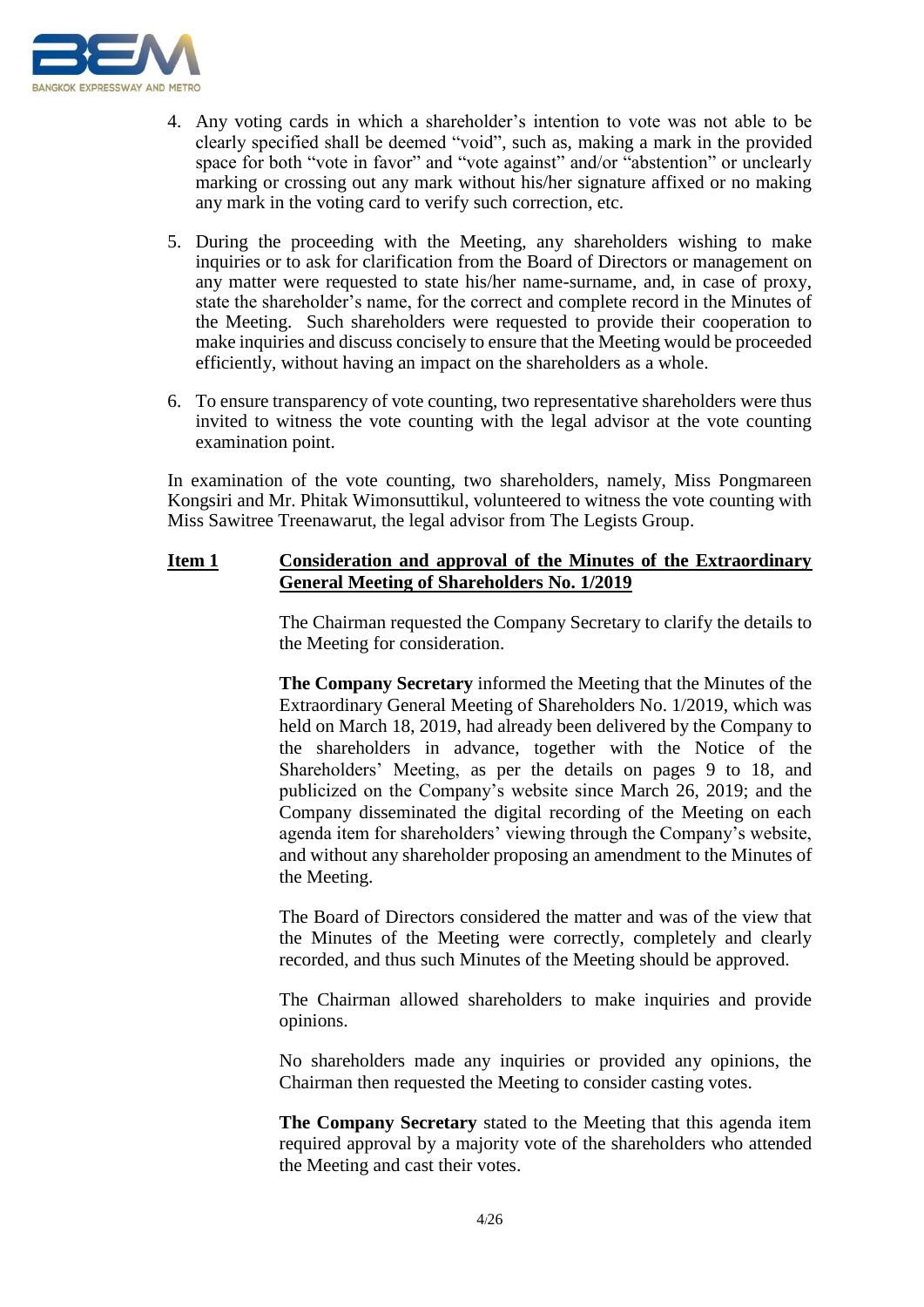

The voting results were as follows:

Total votes on this item: 10,495,085,607 votes

10,495,039,902 favorable votes, representing 99.9999 percent 20,000 unfavorable votes, representing 0.0001 percent 25,705 abstaining votes

- None - vote of void voting card, representing 0.0000 percent

The Meeting resolved, by a majority vote of the shareholders who attended the Meeting and cast their votes, to approve the Minutes of the Extraordinary General Meeting of Shareholders No. 1/2019, as proposed.

## **Item 2 Acknowledgement of the Company's operational results for the year 2018**

The Chairman requested Mrs. Payao Marittanaporn, Managing Director, to clarify the details to the Meeting.

**Mrs. Payao Marittanaporn, Managing Director**, presented the summary information of the operational results via the video presentation to summarize of the Company's information for both agenda items 2 and 3, essence of which could be outlined as follows:

- Throughout the past year, the Company remained committed to operating the business to deliver good and efficient services with convenience, rapidity and safety to the expressway users and the MRT passengers, and enriching the quality of their life in terms of travelling, together with management based on the sustainable development guidelines in environmental, social and corporate governance aspects. The operational results were classified into each business sector as follows:
	- 1. Expressway business: In 2018, the vehicle volume using the Chalerm Mahanakorn Expressway, the Si Rat Expressway, the Udon Ratthaya Expressway and the Si Rat - Outer Ring Road Expressway averaged 1,230,132 trips per day, which increased from the previous year by 16,104 trips per day or representing 1.33 percent, mainly resulting from the growth of the Si Rat - Outer Ring Road Expressway; the toll revenue averaged Baht 27.87 Million per day, which increased from the previous year by 2.16 percent. On September 30, 2018, the Company in association with the Expressway Authority of Thailand opened the connection between the Si Rat - Outer Ring Road Expressway and the Si Rat Expressway heading to Chaeng Watthana, to expand the expressway network from the western side to the northern side of Bangkok, free of charge, so as to give back to the society and provide more convenience to the expressway users. Moreover, the Company constructed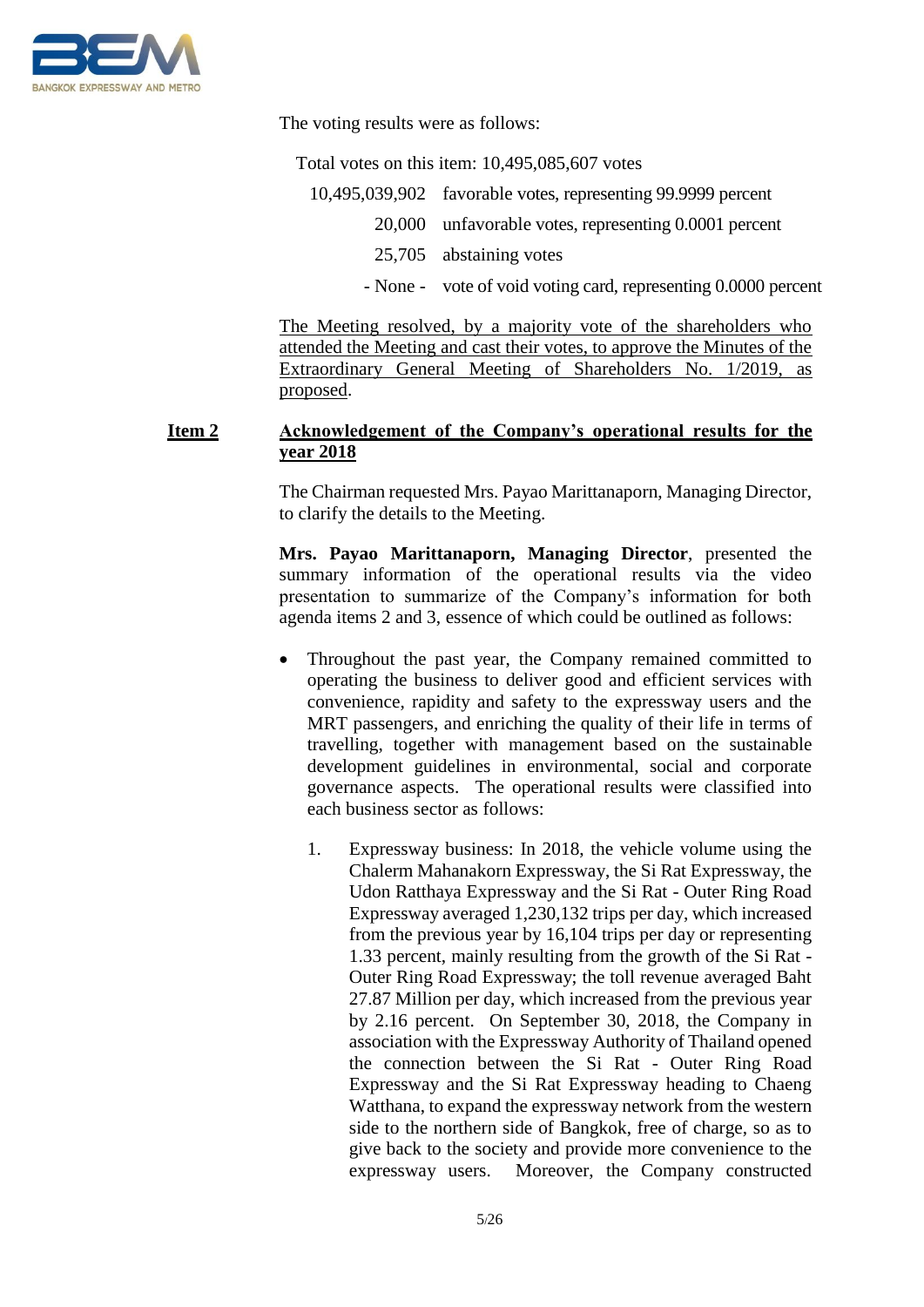

another three lanes for toll collection at Chim Phli Toll Plaza, as the first inbound toll plaza of the Si Rat - Outer Ring Road Expressway, resulting in the total of nine lanes, to accommodate an increase in vehicle volume so that the service users were provided with convenient and rapid services. It was completely constructed and opened for service in the late 2018.

- 2. Railway business: In 2018, the MRT Chaloem Ratchamongkhon Line Project (Hua Lamphong Station - Bang Sue Station Section) and the MRT Blue Line Extension Project (Tao Poon Station) had the average passenger volume of 311,538 trips per day, which increased from the previous year by 16,236 trips per day or representing 5.5 percent, resulting from the connection of the MRT Purple Line Project with the MRT Blue Line Project in August 2017; the fare box revenue averaging Baht 7.89 Million per day, which increased from the previous year by 6.91 percent. Currently, the Company was constructing and installing the M&E Systems of the MRT Blue Line Extension Project, which as at the end of 2018, the construction progress accounted for 68 percent as planned. The MRT Blue Line Project (Hua Lamphong Station to Lak Song Station Section) was scheduled to be open for service in September 2019, with 11 stations, comprising 7 elevated stations and 4 undergrounded stations, which were exquisitely architectural designed and in harmony with various stations, namely, Wat Mangkon Station, Sam Yod Station, Sanam Chai Station, and Itsaraphap Station. The MRT Blue Line Project would be opened for full service, with 18 stations, covering a total distance of 47 kilometers, in March 2020 to ensure the Through Operation throughout the areas in Bangkok and uplifting the quality of life of the people.
- 3. Commercial development business as operated by the Company's subsidiary, namely, Bangkok Metro Networks Limited: In 2018, revenue amounted to Baht 705 Million, which increased from the previous year by Baht 30 Million or representing 4.44 percent. In the preceding year, there was development of advertising media in various forms, including modernization of commercial areas under the name of Metro Mall to satisfy the service users' needs.

To support the government agencies and to give back to the society, the Company also granted a certain area of Khlong Toei Station to the Department of Consular Affairs, Ministry of Foreign Affairs, for establishing the Passport Office and the Legalization Office, as another channel to serve the people.

In financial terms, the Company issued and offered for sale its debentures with the maturity of 3 years, 5 years, and 7 years, respectively, with the total value of Baht 10,000 Million at the fixed interest rate of 2.05 percent to 3.01 percent, to replace the long-term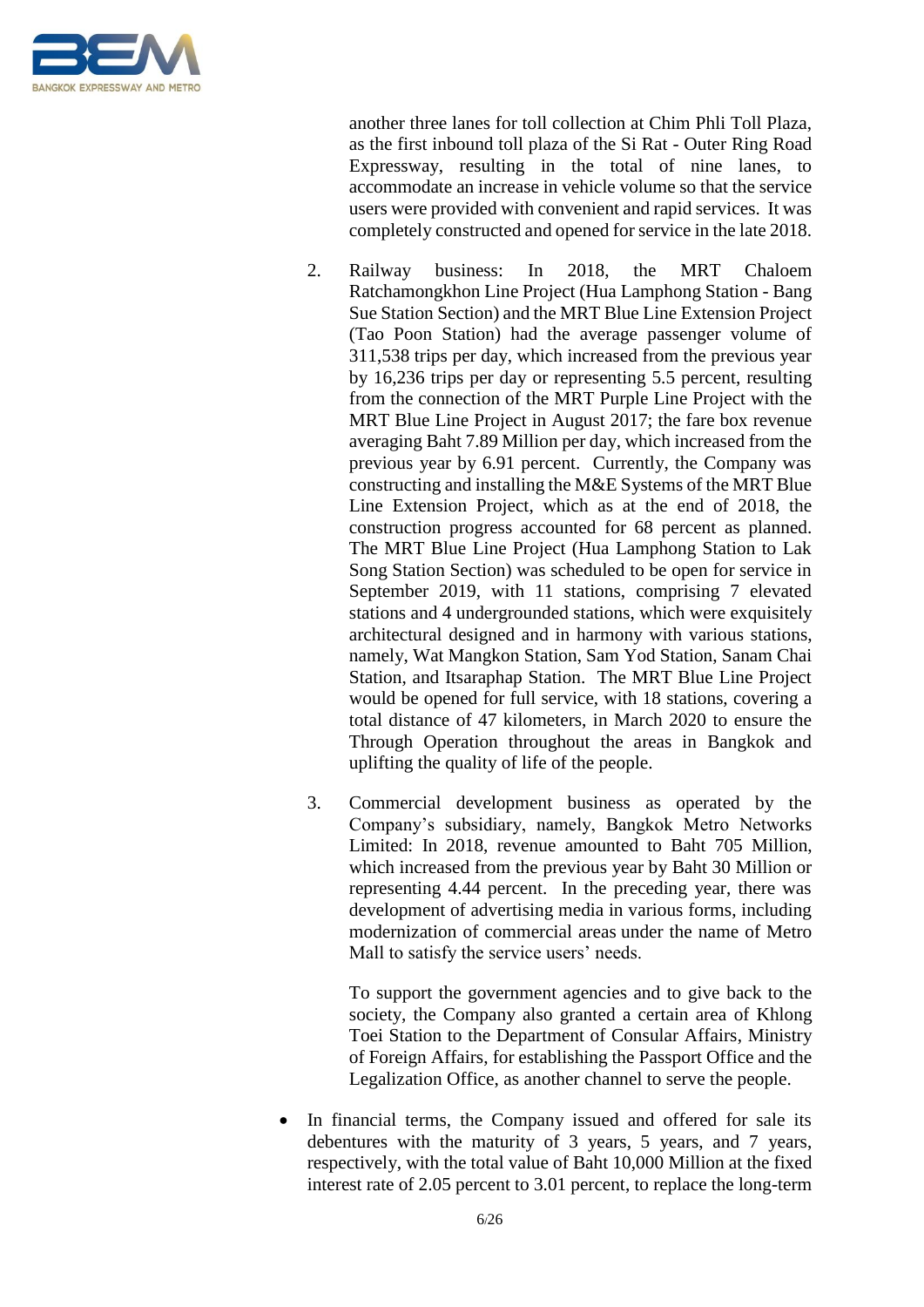

loans under the financial restructuring plan for reducing the financial cost and managing the floating interest rate risk.

• As for investment in other companies, in 2018, the Company partially sold its shares in CK Power Public Company Limited, the Company's shareholding proportion then remained equal to 17.83 percent; and reclassified investment from investment in associated company to investments in available-for-sale securities; and recorded gain on reclassification of investment, net of tax, in the amount of Baht 2,030 Million. As such, in 2018, the Company had the net profit totaling Baht 5,317 Million, which increased from the previous year by Baht 2,194 Million. Should the gain on reclassification of investment not be included, the Company had the operating profit in the amount of Baht 3,287 Million, which increased by Baht 164 Million or representing 5.25 percent; the net profit accounted for 22 satang per share. The financial position as at the end of 2018, the Company had the total assets in the amount of Baht 103,831 Million, which increased by Baht 4,912 Million or representing five percent, due to an increase in project under construction of the MRT Blue Line Extension Project; the total liabilities in the amount of Baht 68,219 Million, which increased by 0.7 percent; the shareholders' equity in the amount of Baht 35,612 Million, which increased by 14.2 percent from the net profit.

The Chairman allowed shareholders to make inquiries and provide opinions.

**Mr. Vicha Chokpongpan, shareholder and proxy**, provided an opinion about Mangmoom card that MRT cards should have been the same as Mangmoom card and distributed to shareholders for use in travelling to attend the meeting.

**Mr. Boonchuay Tangwattanasirikul, shareholder**, inquired and opined as follows:

- 1. According to the operational results for 2018, the Company had the net profit of approximately Baht 5,300 Million as a result of gain on reclassification of investment in CKP amounting to Baht 2,030 Million, whether or not the Company intended to increase the operational results to make it look better;
- 2. According to the financial statements, why cash and cash equivalents reduced;
- 3. Whether or not the decrease in investment in associated company from the previous year by approximately Baht 3,000 Million was due to the sale of CKP shares; and why other longterm investments increased;
- 4. Why the prepaid project remuneration in 2018 increased by approximately Baht 1,000 Million.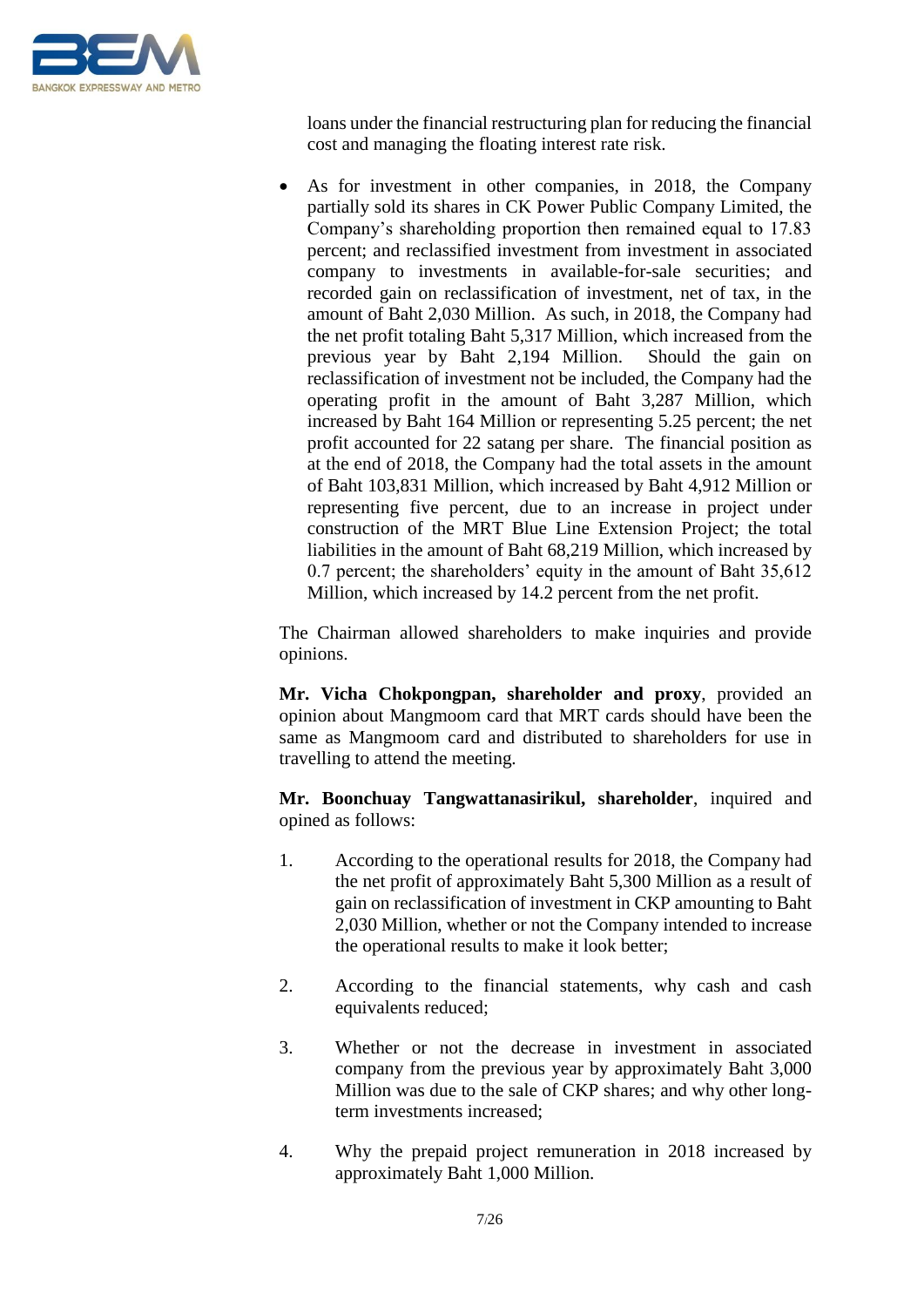

**Mrs. Payao Marittanaporn, Managing Director**, clarified that the profit from the operational results of the Company were resulted from the devoted administration; that was the reason the operational results were improved. The sale of investment was absolutely not intended to make profit; moreover, investment was not the Company's core business, on the other hand, the Company's core business was expressway and metro business. Currently, the transportation industry in our country was expanding, which the Company played a part in such expansion in terms of expressway and metro. The MRT Blue Line Extension Project which was under construction would be completely opened for full service in March 2020. The construction cost was partially from administration, by way of sale of investment since investment was not our main activity so that the proceeds were used to invest in the main activities of the Company. Other than the MRT Blue Line Extension, there were also many government projects in which it was preparing for investment and it was joint investment with the private sector. The Company had the financial readiness to jointly invest with the government in next projects. Therefore, such sale of investment was to obtain cash for use in the business operations for the business growth. The Deputy Managing Director: Finance, was then requested to answer the question about cash on a yearly basis, long-term investments and investment in associated company.

## **Miss Panan Tosuwanthaworn, Deputy Managing Director: Finance**, further clarified that:

- 1. Cash in the statement of financial position for 2018 reduced since cash was used for operation of the MRT Blue Line Project which was under construction.
- 2. Investment in associated companies for 2017 amounting to Baht 9,592 Million consisted of investment in two companies, namely, CKP and TTW. Subsequently in 2018, partial CKP shares were sold and there was reclassification of investment in CKP from investment in associated company to other long-term investments. Therefore, the investment in associated company for 2018 was investment in TTW only. The increase in other long-term investments was due to investment in CKP.
- 3. The prepaid project remuneration was remuneration to be annually paid to the Mass Rapid Transit Authority of Thailand under the Concession Agreement, which was partially recorded as expenses in the income statement, and if prepaid, recorded as assets in the statement of financial position.

**Mrs. Payao Marittanaporn, Managing Director**, further clarified that this matter was agreed under the Concession Agreement. That was, when we initially invested in the MRT Blue Line Project for a certain period of time, the Company shall share revenue with the Mass Rapid Transit Authority of Thailand. Such amount was specified in the Concession Agreement. In terms of accounting record, it was depending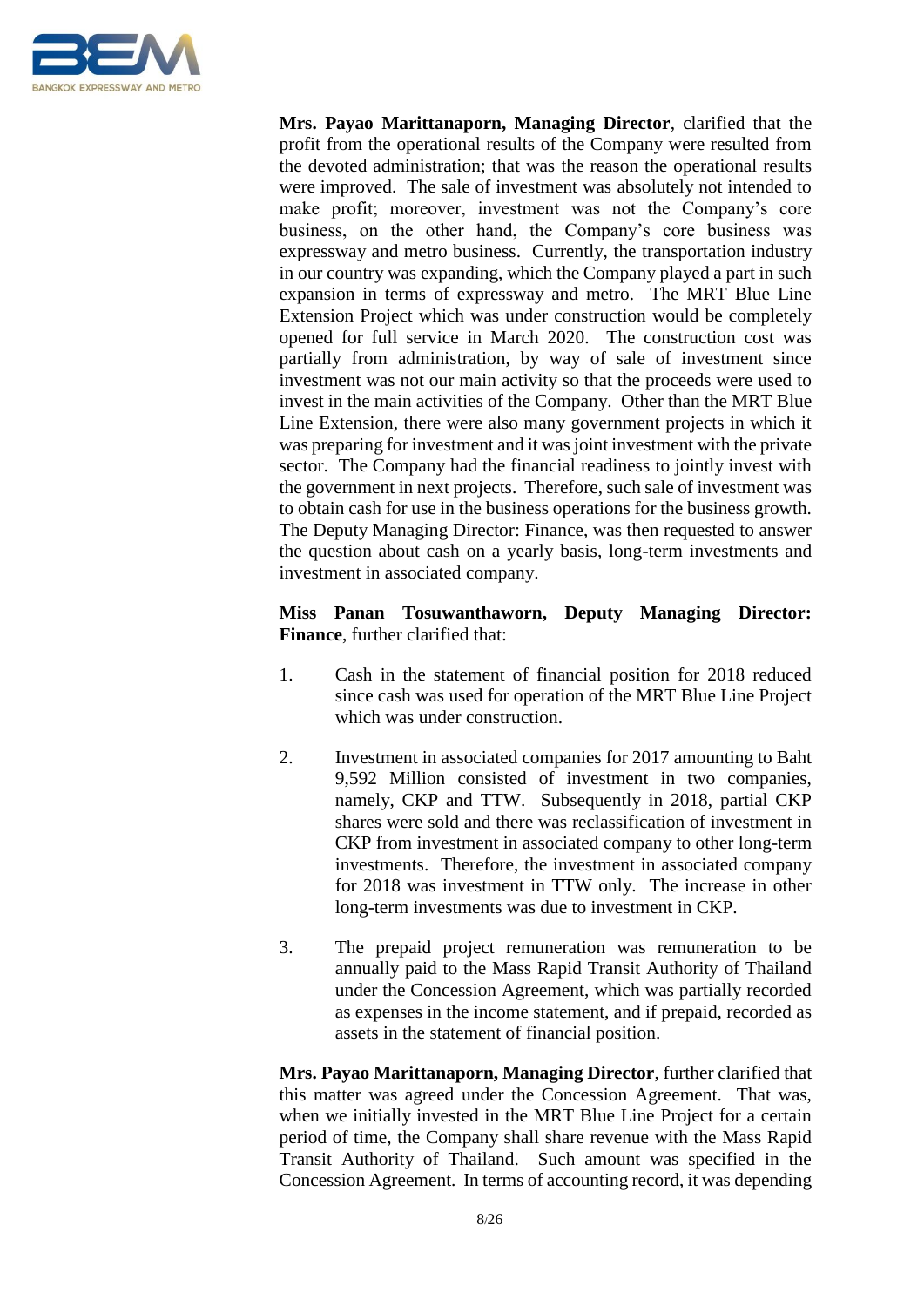

on the accounting principles whether it would be treated as expenses or assets.

**Mr. Boonchuay Tangwattanasirikul, shareholder**, further inquired about deferred tax.

**Mrs. Payao Marittanaporn, Managing Director**, requested the financial officer of the Company to give an explanation on deferred tax to the shareholder since it was related to accountancy.

**Mr. Chatree Charoennueang, shareholder and proxy**, provided an opinion and suggestion that he, as shareholder of BEM, CK and CKP, did have confidence in holding shares in such companies since it made profits; and informed that other shareholders had him request the Company to consider arranging for lunch meals and snacks to accommodate shareholders attending the next meetings.

**Mr. Prapas Boonchuen, Representative of Shareholders' Right Protection Volunteer from the Thai Investors Association**, inquired about the anti-corruption policy.

**Mrs. Payao Marittanaporn, Managing Director**, clarified that even though no any anti-corruption associate or organization persuaded or induced us to jointly register for the coalition, it was deemed the direct duty of the Board of Directors to have carried out business management, supervision to prevent any corruption. As for the anti-corruption guidelines as enquired by the representative of shareholders' right protection volunteer, they were established by an international organization. The Company was in the process of preparation, not yet reached the stage of declaration of intention, since there were a quite large number of relevant documents in each process. Moreover, the anticorruption was a matter of importance to which the Company always gave priority and treated.

No shareholders further made any inquiries or provided any opinions, the Chairman then informed the Meeting that no voting was required for this agenda item which represented a report on the operational results to the Meeting for acknowledgement.

The Meeting acknowledged the operational results of the Company for 2018.

#### **Item 3 Consideration and approval of the statement of financial position and the statement of income for the year ended December 31, 2018**

The Chairman requested the Company Secretary to clarify the details to the Meeting for consideration.

**The Company Secretary** clarified to the Meeting that the details for seeking approval of this agenda item were indicated in the financial summary 2018 which were already delivered to the shareholders, and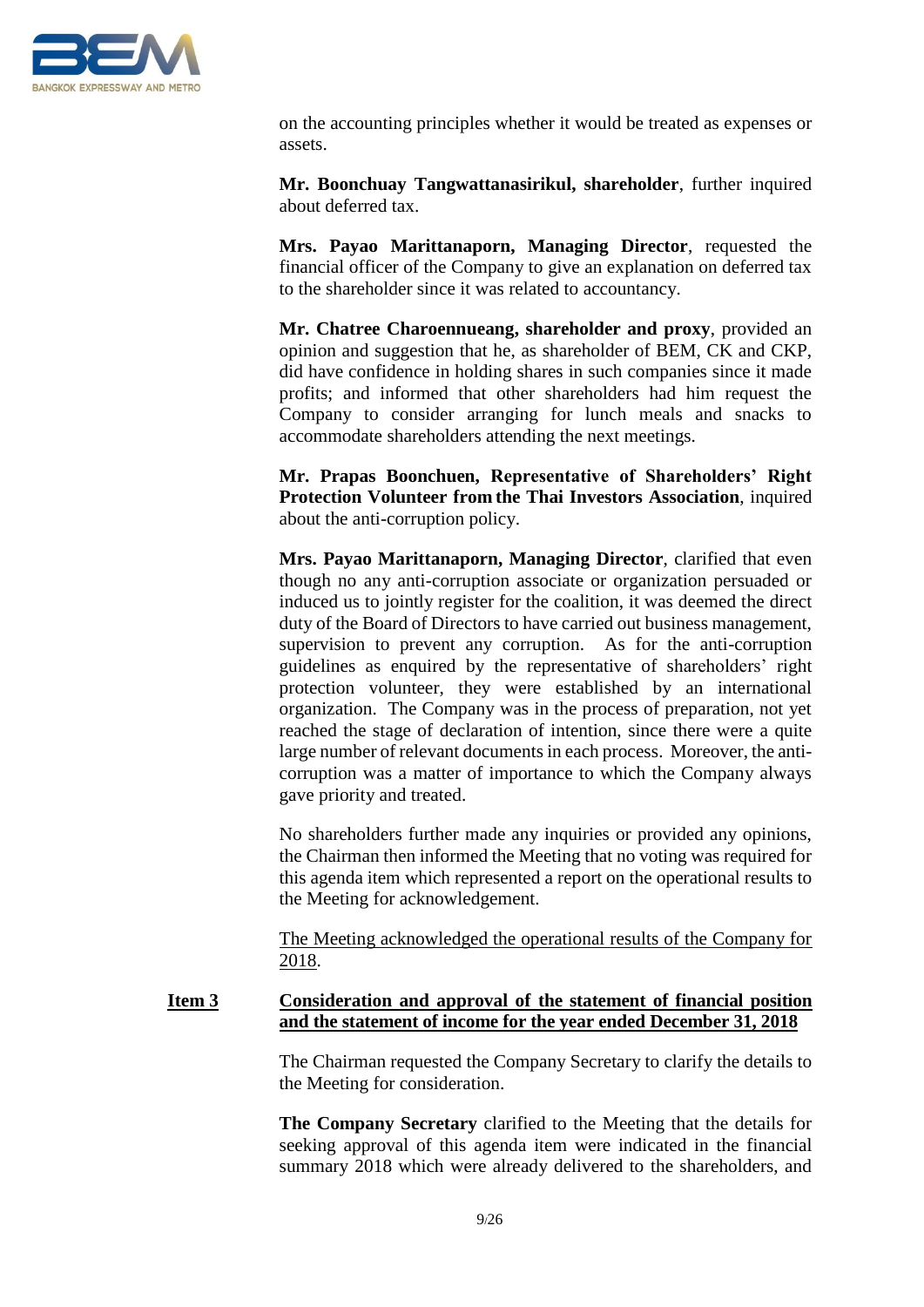

according to the summary information in the video presentation which was already presented in item 2.

The Chairman allowed shareholders to make inquiries and provide opinions.

**Mr. Boonchuay Tangwattanasirikul, shareholder**, inquired about the Xayaburi Project in which the Company invested via CKP, as to whether it started distributing electricity or not.

**Mr. Plew Trivisvavet, Deputy Chairman of the Board of Directors**, clarified that the Xayaburi Project was one of the large run-of-river power plant, with its capacity of 1,285 MW, which was expected to commence its Commercial Operation in October 2019. Currently, it started installing the  $1<sup>st</sup>$  turbine generator, 175 MVA of which was completely installed; and which it started undergoing trial for electricity distribution. As for the produced electricity, EGAT would be charged for tariff at the special rate. The deferred income from production of electricity would be used to reduce construction cost, reduce project investment, but it was not treated as revenue; instead, it would be treated as revenue upon commencement of the Commercial Operation in October 2019.

**Mr. Boonchuay Tangwattanasirikul, shareholder**, inquired about progress of negotiation for renewal of the Concession Agreement with the Expressway Authority of Thailand (EXAT).

**Mr. Phongsarit Tantisuvanitchkul, director**, clarified that the negotiation between the Company and EXAT came to an end. There only remained the process of proposal of the matter to the Council of Ministers' Meeting. The process was currently operated by EXAT.

**Mr. Waroon Trakulpadejkrai, shareholder**, inquired as follows:

- 1. According to the graphs demonstrating average daily traffic volume or ridership volume, it arouse interested in a matter why it increased in some months and decreased in some months.
- 2. According to the graphs demonstrating traffic volume, compared the traffic volume in January to that in February which had only 28 days, why the traffic volume in January was lower.

## **Mrs. Payao Marittanaporn, Managing Director**, clarified as follows:

1. A decrease in volume of use of the services in some months was relevant to long holidays, semester opening and closing. In management of such matter, the Company analyzed figures of use of the services every day, both of expressways and metros, in each route, in each category of vehicles: 4-wheeled, 6 wheeled, or more than 10-wheeled vehicles, and in each hour; therefore, when the figures were shown on graphs, the volume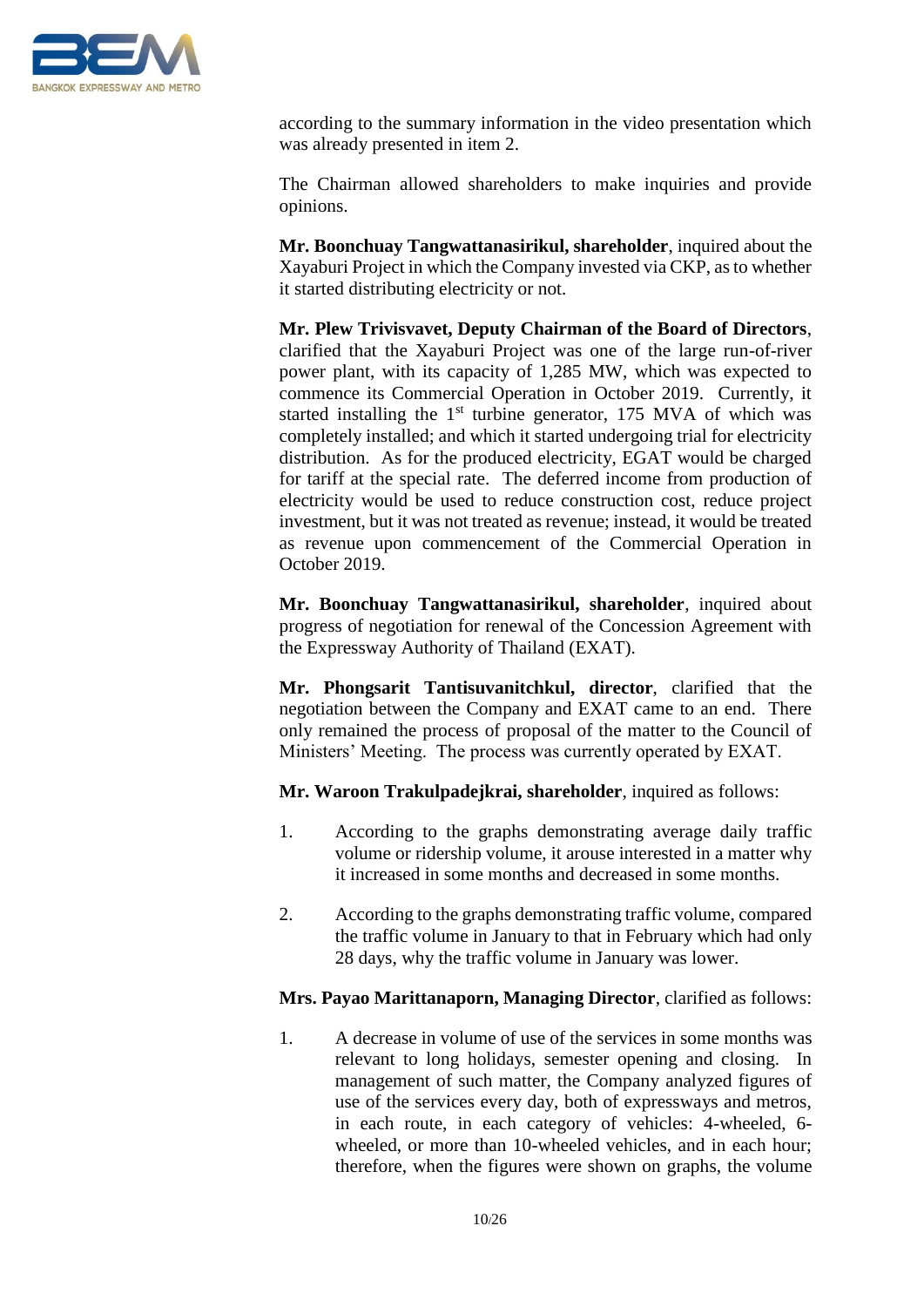

would be rising-falling. For example, on an hourly basis, it would be found that there were a large volume of traffic at the full capacity of an expressway during rush-hours in the morning and in the evening; while it would decline during other times; and it would become low at night. Should it be analyzed by day category, on working days, it accounted for 100 percent; on Saturday, it would account for approximately 90 percent of the working days; on Sundays, it would account for approximately 75-80 percent of the working days. If analyzed on a monthly basis, in any month which had more than four sets of Saturdays-Sundays, the average volume would decrease; if in any month which had long holidays, the average volume would more decline, resulting from such holidays; and such situations happened to both metros and expressways from the same reasons, which was called Seasoning Effect in technical terms.

2. The reason the average daily traffic volume in January was lower than that in February was that January had New Year holidays, other holidays, but there was no holiday in February.

No shareholders further made any inquiries or provided any opinions, the Chairman then requested the Meeting to consider casting votes.

**The Company Secretary** stated to the Meeting that this agenda item required approval by a majority vote of the shareholders who attended the Meeting and cast their votes.

The voting results were as follows:

Total votes on this item: 10,498,205,546 votes

| 10,493,393,786 favorable votes, representing 99.9999 percent |
|--------------------------------------------------------------|
| 20,400 unfavorable votes, representing 0.0001 percent        |
| 4,791,360 abstaining votes                                   |
| - None - vote of void voting card                            |

The Meeting resolved, by a majority vote of the shareholders who attended the Meeting and cast their votes, to approve the statement of financial position and the statement of income for the year ended December 31, 2018.

## **Item 4 Consideration and approval of the appropriation of profit and the dividend payment**

The Chairman requested Mrs. Payao Marittanaporn, Managing Director, to clarify the details to the Meeting.

**Mrs. Payao Marittanaporn, Managing Director**, clarified to the Meeting that the Company's net profit under the separate financial statement for 2018 amounted to Baht 3,107 Million, without any accumulated loss, the Company could therefore consider making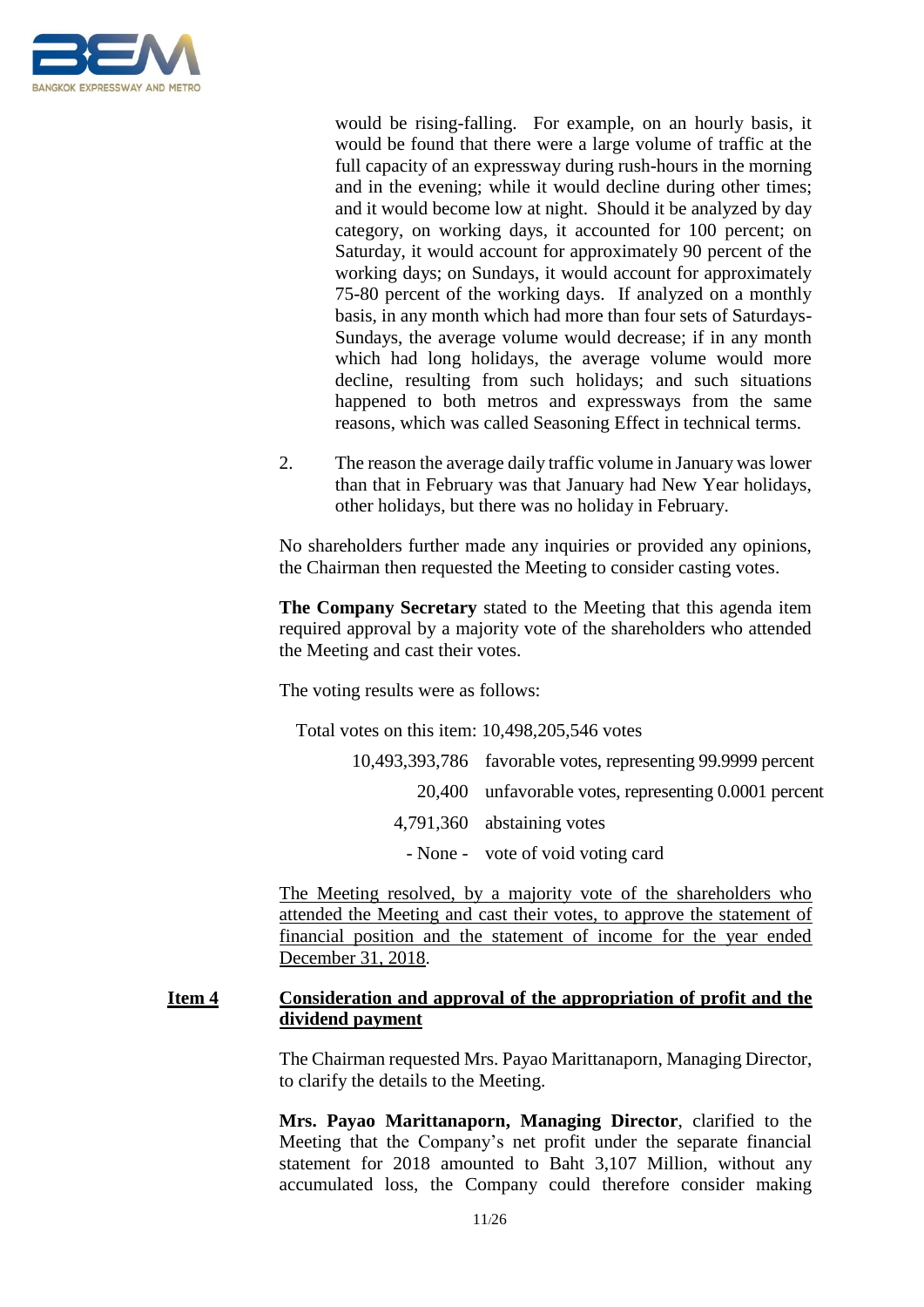

dividend payment to the shareholders pursuant to the Articles of Association of the Company.

The Company must appropriate its profit to a reserve fund for 2018 at the rate of five percent of the net profit in the amount of Baht 155.4 Million, which would be effective as at the end of 2018. The Company had unappropriated retained earnings in the amount of Baht 7,096 Million.

The details of the unappropriated retained earnings under the separate financial statements were shown on page 19 of the Notice of the Meeting.

The Board of Directors considered the financial statements of the Company and was of the opinion that in 2018, the Company had profit, then deemed appropriate to propose that the Shareholders' Meeting approve the appropriation of profit by:

- 1. Allocating as legal reserve for 2018 in the amount of Baht 155.4 Million;
- 2. Making the dividend payment for the second half of 2018 from the net profit at the rate of Baht 0.09 per share in the amount of Baht 1,376 Million.

Therefore, upon combination of the interim dividend payment for the first half of 2018, which had already been made at the rate of Baht 0.06 per share, dividend for 2018 was at the rate of Baht 0.15 per share, representing dividend payout ratio for the separate business at the rate of 73.89 percent. Such dividend payment as proposed was in line with the Company's policy on dividend payment.

In this regard, the record date for the right to receive dividend payment was scheduled for Wednesday, May 8, 2019; and the dividend for the second half of 2018 was scheduled to be paid on Wednesday, May 22, 2019.

The Chairman allowed shareholders to make inquiries and provide opinions.

No shareholders further made any inquiries or provided any opinions, the Chairman then requested the Meeting to consider the matter.

**The Company Secretary** stated to the Meeting that this agenda item required approval by a majority vote of the shareholders who attended the Meeting and cast their votes.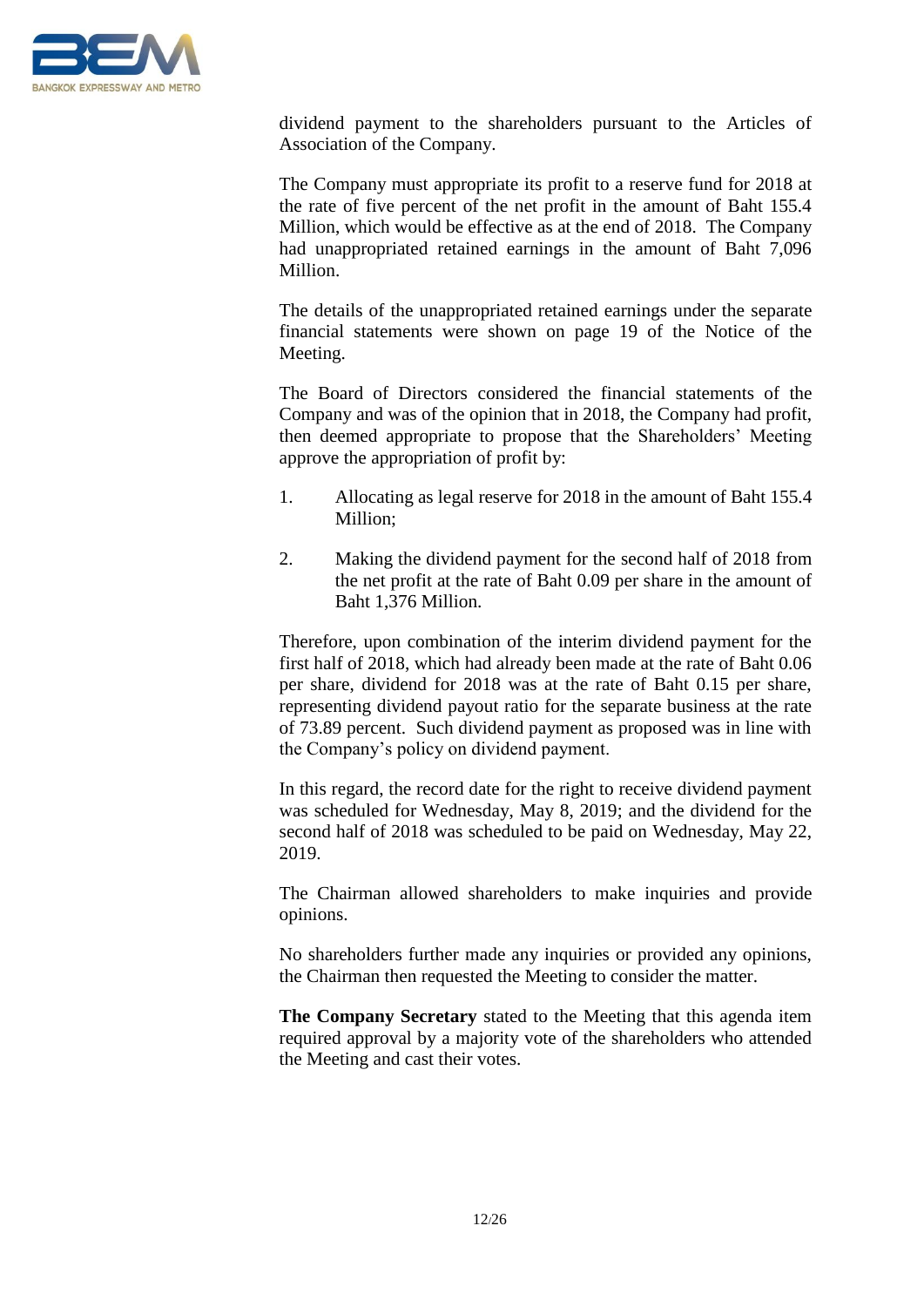

The voting results were as follows:

Total votes on this item 10,498,543,634 votes

- 10,498,472,924 favorable votes, representing 99.9999 percent
	- 20,100 unfavorable votes, representing 0.0001 percent
		- 50,610 abstaining votes
		- -None- vote of void voting cards

The Meeting resolved, by a majority vote of the shareholders who attended the Meeting and cast their votes, to approve the appropriation of profit and the dividend payment, by allocating as legal reserve for 2018 in the amount of Baht 155,400,000, and making the dividend payment for the second half of 2018 at the rate of Baht 0.09 per share, amounting to Baht 1,375,650,000, from the net profit subject to corporate income tax at the rate 20 percent.

In this regard, the record date for the right to receive dividend payment was scheduled for Wednesday, May 8, 2019 (with XD sign posted on Tuesday, May 7, 2019); and the dividend for the second half of 2018 was scheduled to be paid on Wednesday, May 22, 2019.

#### **Item 5 Consideration of the nomination of candidates for appointment as directors to replace those due to retire by rotation**

The Chairman informed the Meeting that prior to proceeding with this agenda item, directors due to retire by rotation in this Shareholders' Meeting were excused from the Meeting until completion.

The Chairman requested the Company Secretary to clarify the details to the Meeting for consideration.

**The Company Secretary** clarified to the Meeting that the Articles of Association stipulated that at every annual general meeting, one-third of the number of directors must vacate their offices. The directors who have been in office for the longest term shall retire and may be reelected.

In this 2019 Annual Ordinary General Meeting of Shareholders, there were six directors due to retire by rotation, namely, Gen. Sampao Choosri, Mrs. Vallapa Assakul, M.L. Prasobchai Kasemsant, Mr. Werapong Suppasedsak, Mr. Yuttana Yimgarund, and Mr. Plew Trivisvavet. As the Company allowed the shareholders to nominate persons for appointment as directors in advance, no shareholder nominated any person for consideration.

The Board of Directors' Meeting, excluding the nominated directors, considered the candidates and resolved to approve them as nominated by the Nomination and Remuneration Committee. It was then deemed appropriate to propose that the Shareholders' Meeting consider approving the appointment of the following directors to replace such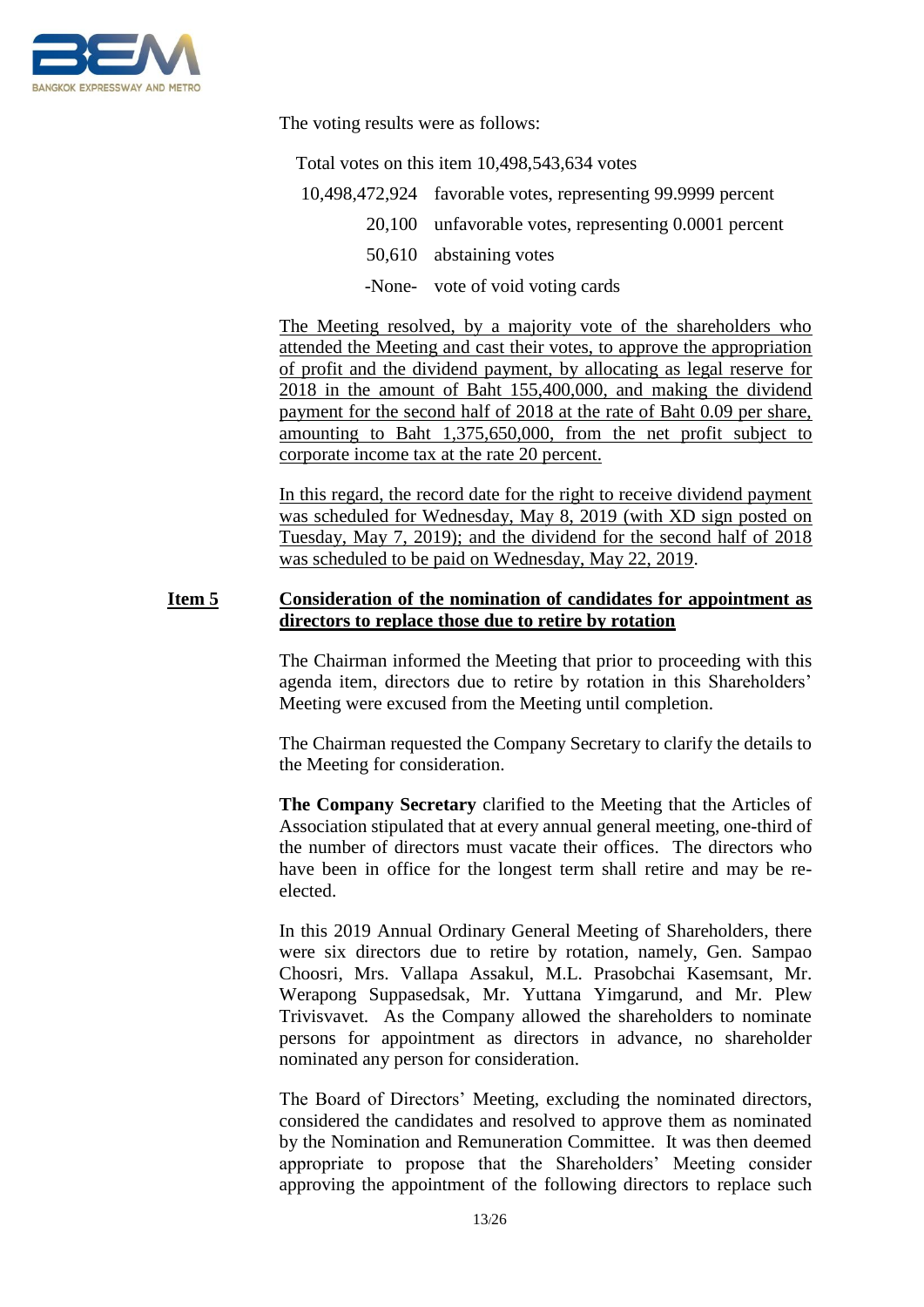

directors due to retire by rotation, namely: 1. Gen. Sampao Choosri; 2. Mrs. Vallapa Assakul; 3. M.L. Prasobchai Kasemsant; 4. Miss Arisara Dharamadhaj in place of Mr. Werapong Suppasedsak; 5. Mr. Yuttana Yimgarund; and 6. Mr. Plew Trivisvavet.

The profiles of such director candidates were available on pages 21 - 35 of the Notice of the Meeting.

The Chairman allowed shareholders to make inquiries and provide opinions.

**Mr. Boonchuay Tangwattanasirikul, shareholder**, inquired why three directors were not present at the Extraordinary General Meeting of Shareholders No. 1/2019, according to the Minutes of the Extraordinary General Meeting of Shareholders.

**The Chairman** clarified that it was normal for directors to take personal business leave and sick leave. All directors were allowed to exercise their rights to do so.

No shareholders further made any inquiries or provided any opinions, the Chairman then requested the Meeting to consider and vote for appointment of the six directors on an individual basis in accordance with the good corporate governance principles.

**The Company Secretary** clarified that this agenda item required approval by a majority vote of the shareholders who attended the Meeting and cast their votes. In the interest of transparency in the vote counting which could be subsequently rechecked, for this agenda item, the Company would collect the voting cards from all shareholders who attended the Meeting in person for the purpose of vote counting in accordance with the SEC practice; and for shareholders who had authorized their proxies, the Company would check the votes as indicated in the proxy forms.

The voting results on an individual basis were as follows:

1. Gen. Sampao Choosri

Total votes on this item: 10,498,884,306 votes

- 10,493,247,817 favorable votes, representing 99.9522 percent
	- 5,021,713 unfavorable votes, representing 0.0478 percent
		- 606,121 abstaining votes
			- 8,655 votes of void voting card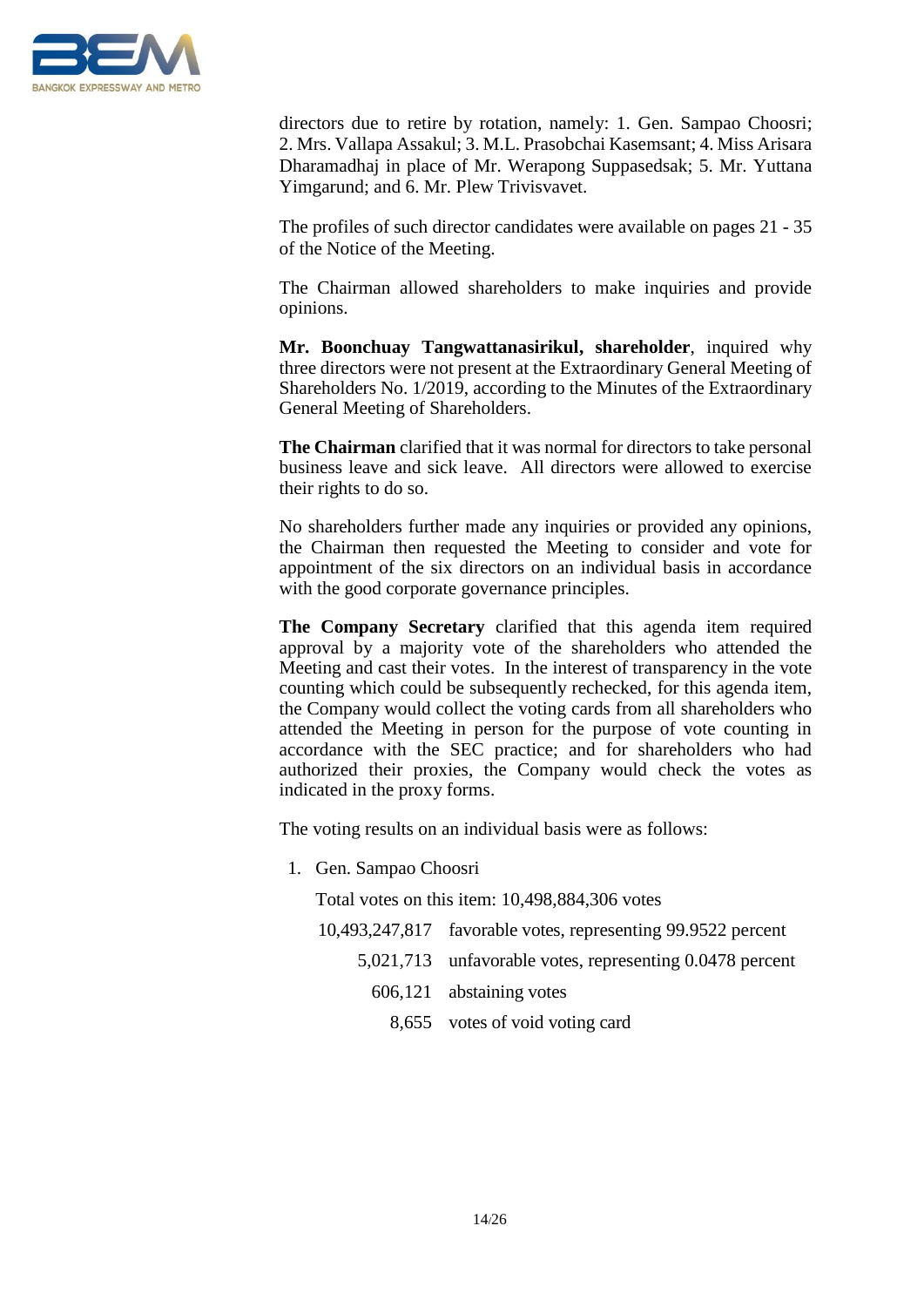

2. Mrs. Vallapa Assakul

Total votes on this item: 10,498,884,306 votes

- 9,895,065,201 favorable votes, representing 94.2536 percent
	- 603,281,697 unfavorable votes, representing 5.7464 percent
		- 537,408 abstaining votes
		- None vote of void voting card
- 3. M.L. Prasobchai Kasemsant

Total votes on this item: 10,498,884,306 votes

- 9,877,694,063 favorable votes, representing 94.0881 percent 620,657,876 unfavorable votes, representing 5.9119 percent 532,367 abstaining votes
	- None vote of void voting card
- 4. Miss Arisara Dharamadhaj

Total votes on this item: 10,498,884,306 votes

- 9,877,686,518 favorable votes, representing 94.0881 percent
	- 620,660,280 unfavorable votes, representing 5.9119 percent 537,508 abstaining votes
		- None vote of void voting card

## 5. Mr. Yuttana Yimgarund

Total votes on this item: 10,498,884,306 votes

- 9,877,620,630 favorable votes, representing 94.0877 percent
- 620,692,109 unfavorable votes, representing 5.9123 percent
	- 571,567 abstaining votes
	- None vote of void voting card
- 6. Mr. Plew Trivisvavet

Total votes on this item: 10,498,884,306 votes

- 9,554,950,998 favorable votes, representing 91.0139 percent 943,395,900 unfavorable votes, representing 8.9861 percent 537,408 abstaining votes
	- None vote of void voting card

The Chairman then invited such six directors to return to the Meeting.

The Meeting resolved, by a majority vote of the shareholders who attended the Meeting and cast their votes on an individual basis, to approve the appointment of the following directors to replace the directors due to retire by rotation, namely: 1. Gen. Sampao Choosri;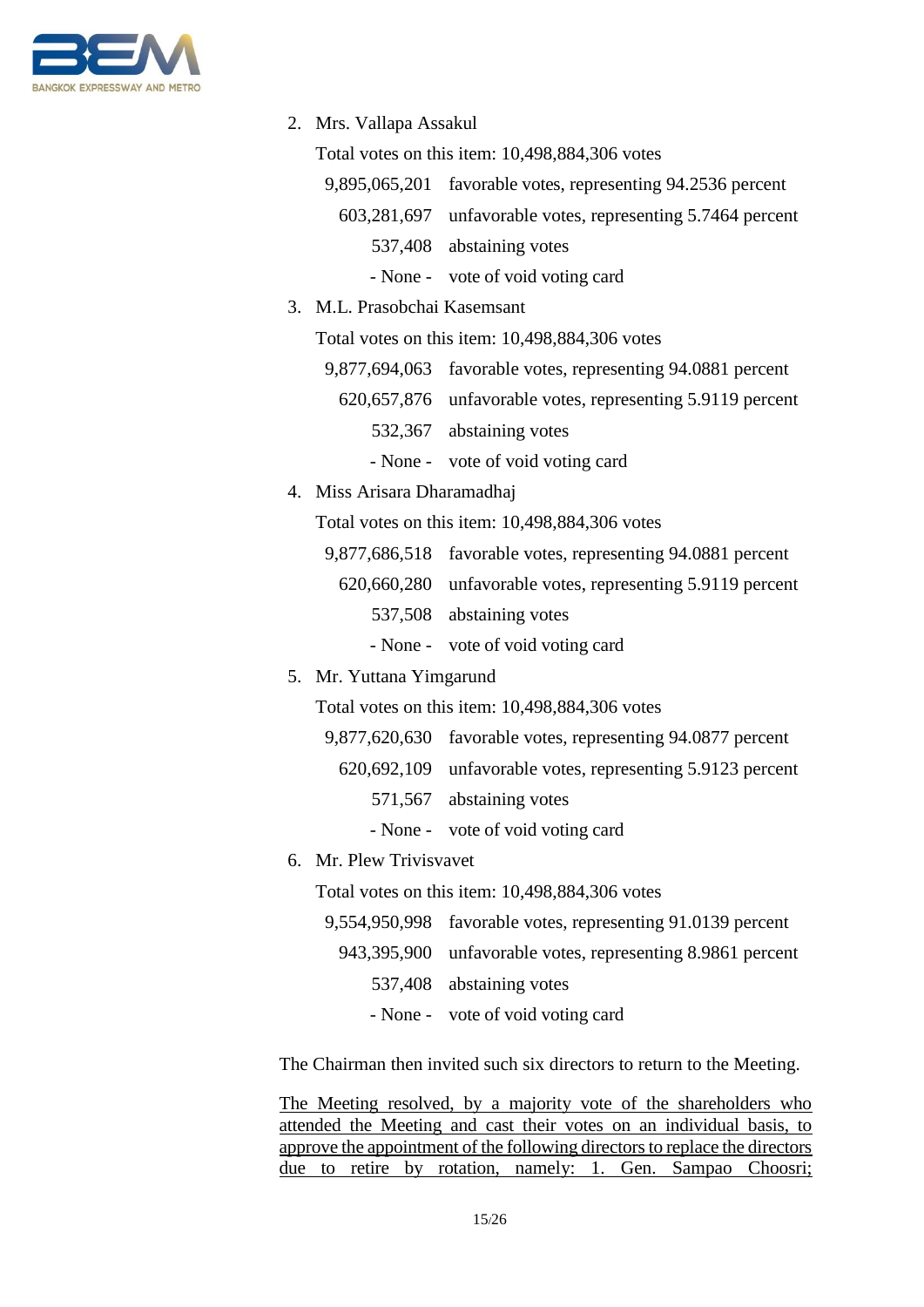

2. Mrs. Vallapa Assakul; 3. M.L. Prasobchai Kasemsant; 4. Miss Arisara Dharamadhaj; 5. Mr. Yuttana Yimgarund; and 6. Mr. Plew Trivisvavet.

#### **Item 6 Consideration of the determination of remuneration for directors**

The Chairman requested the Company Secretary to clarify the details to the Meeting for consideration.

**The Company Secretary** stated to the Meeting that the Articles of Association stipulates that directors have the right to receive remuneration from the Company in the form of honorarium, meeting allowances, consideration, bonus or other benefits in other forms, in accordance with the Articles of Association or with the approval of the shareholders in the shareholders' meeting.

The Company has considered proper remuneration for directors based on the criteria for consideration of remuneration for directors on page 36 of the Notice of the Meeting.

The Board of Directors resolved to approve such matter as proposed by the Nomination and Remuneration Committee. It was then deemed appropriate to propose that the 2019 Annual Ordinary General Meeting of Shareholders consider determining remuneration for directors, as follows:

- 1. Bonus for directors for 2018 in the amount of Baht 21 Million;
- 2. Remuneration for directors for 2019 in the amount of Baht 18 Million.

The details were prescribed on pages 36 - 37 of the Notice of the Meeting.

The Chairman allowed shareholders to make inquiries and provide opinions.

**Mr. Chatree Charoennueang, shareholder and proxy**, thanked the Board of Directors for not asking for more remuneration for directors and deemed that all shareholders should be happy with such intention; and that it would be fine if the Company would like to pay more dividends to shareholders and increase remuneration for directors.

**Mr. Waroon Trakulpadejkrai, shareholder**, inquired whether the 2018 annual bonus for directors in the amount of Baht 21 Million seeking approval of the Shareholders' Meeting was already paid; and whether the Company would pay such bonus in full.

**Mrs. Payao Marittanaporn, Managing Director**, clarified that the bonus would be paid after the approval of the Shareholders' Meeting and it would be paid in full.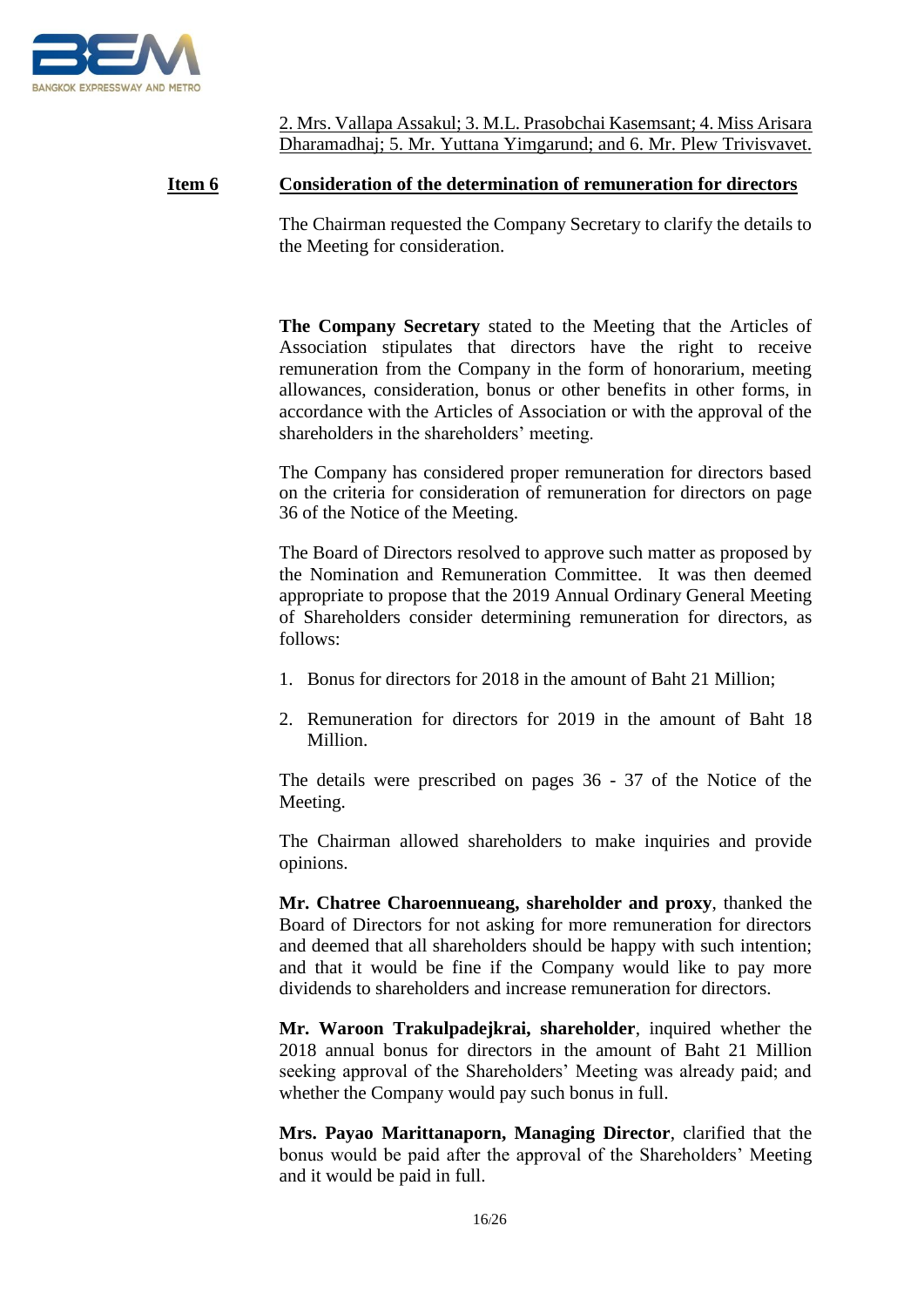

No shareholders further made any inquiries or provided any opinions, the Chairman then requested the Meeting to consider the matter.

**The Company Secretary** stated to the Meeting that this agenda item required approval by not less than two-thirds of the total number of votes of the shareholders who attended the Meeting.

The voting results were as follows:

Total votes on this item: 10,500,579,925 votes

| 10,468,856,963 favorable votes, representing 99.6979 percent   |
|----------------------------------------------------------------|
| 31,039,848 unfavorable votes, representing 0.2956 percent      |
| 683,114 abstaining votes, representing 0.0065 percent          |
| - None - vote of void voting card, representing 0.0000 percent |

The Meeting resolved, by not less than two-thirds of the total number of votes of the shareholders who attended the Meeting, to approve the remuneration for directors as proposed, as follows:

- 1. Bonus for directors for 2018 in the amount not exceeding Baht 21 Million;
- 2. Remuneration for directors for 2019 in the amount not exceeding Baht 18 Million.

## **Item 7 Consideration of the appointment of auditor and fixing of remuneration**

The Chairman requested Mr. Vitoon Tejatussanasoontorn, Chairman of the Audit Committee, to make clarification on the appointment of auditor and the fixing of remuneration to the Meeting.

**Mr. Vitoon Tejatussanasoontorn, Chairman of the Audit Committee**, clarified that to comply with the Notification of the Stock Exchange of Thailand Re: Qualifications and Scope of Work of the Audit Committee B.E. 2551 (2008), Clause 7 (4), Article 30 of the Articles of Association, the Audit Committee's Meeting, along with the management, jointly considered the qualifications of the auditor in respect of the reliability, independence, knowledge and experience in audit performance, capacity to provide advice on accounting standards, certification of the financial statements in a timely manner, and appropriateness of remuneration, and resolved to propose this matter to the Board of Directors to consider proposing to the Shareholders' Meeting for appointment of auditor and fixing of remuneration for 2019, as follows:

1) Either of the auditors from EY Office Limited, namely, Miss Isaraporn Wisutthiyan or Miss Supannee Triyanantakul or Miss Watoo Kayankannavee of EY Office Limited be appointed as the Company's auditor for 2019, who shall be authorized to audit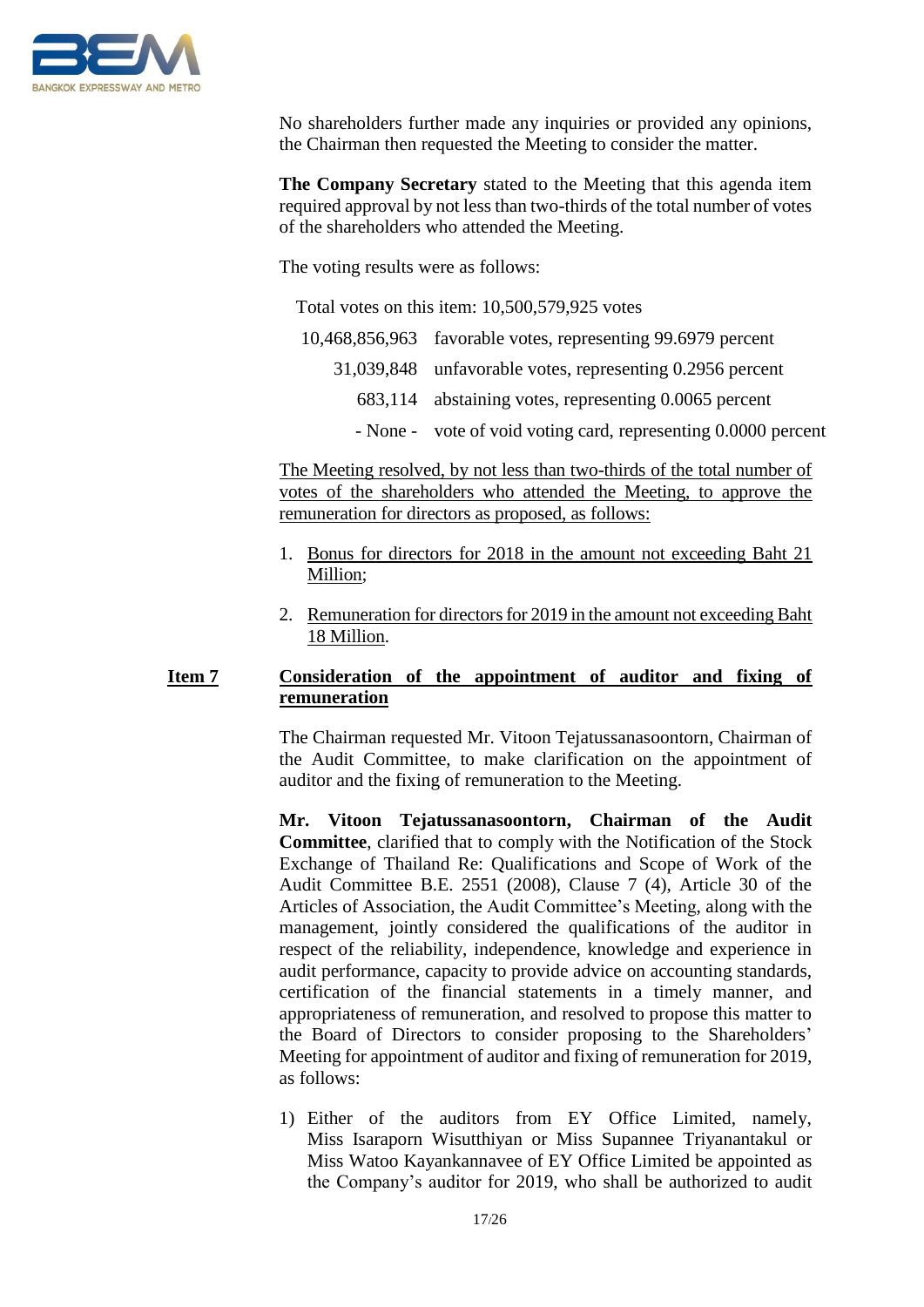

and sign for certification of the Company's financial statements for 2019.

In this regard, the auditors as listed above also served as the auditor of the subsidiaries, namely, Northern Bangkok Expressway Company Limited and Bangkok Metro Networks Limited. The proposed auditors had neither relationship with nor interest in the Company or its subsidiaries, executives, major shareholders or their related persons.

2) Auditing fee for 2019 be fixed in the amount not exceeding Baht 4,020,000.

When compared to the auditing fee in the previous year, the auditing fee increased by Baht 190,000 or representing 4.96 percent; and when compared to the average auditing fees of other listed companies in the same sector, the Company's auditing fee was found reasonable. The Company coordinated with three other auditing firms of equal repute, namely, PricewaterhouseCoopers ABAS Limited, Deloitte Touche Tohmatsu Jaiyos Co., Ltd., and KPMG Phoomchai Audit Co., Ltd., and all three of them did not submit their auditing proposals since they did not have enough audit team.

The details were shown on pages 38 - 39 of the Notice of the Meeting.

**The Company Secretary** further clarified that the Board of Directors resolved to approve the matter as proposed by the Audit Committee and then deemed appropriate to propose that the Shareholders' Meeting appoint the auditor and fix remuneration for 2019.

The Chairman allowed shareholders to make inquiries and provide opinions.

No shareholders further made any inquiries or provided any opinions, the Chairman then requested the Meeting to consider the matter.

**The Company Secretary** stated to the Meeting that this agenda item required approval by a majority vote of the shareholders who attended the Meeting and cast their votes.

The voting results were as follows:

| Total votes on this item: 10,500,730,294 votes |                                                              |  |  |
|------------------------------------------------|--------------------------------------------------------------|--|--|
|                                                | 10,498,784,494 favorable votes, representing 99.9993 percent |  |  |
|                                                | 73,533 unfavorable votes, representing 0.0007 percent        |  |  |
|                                                | 1,872,267 abstaining votes                                   |  |  |
|                                                | - None - vote of void voting card                            |  |  |
|                                                |                                                              |  |  |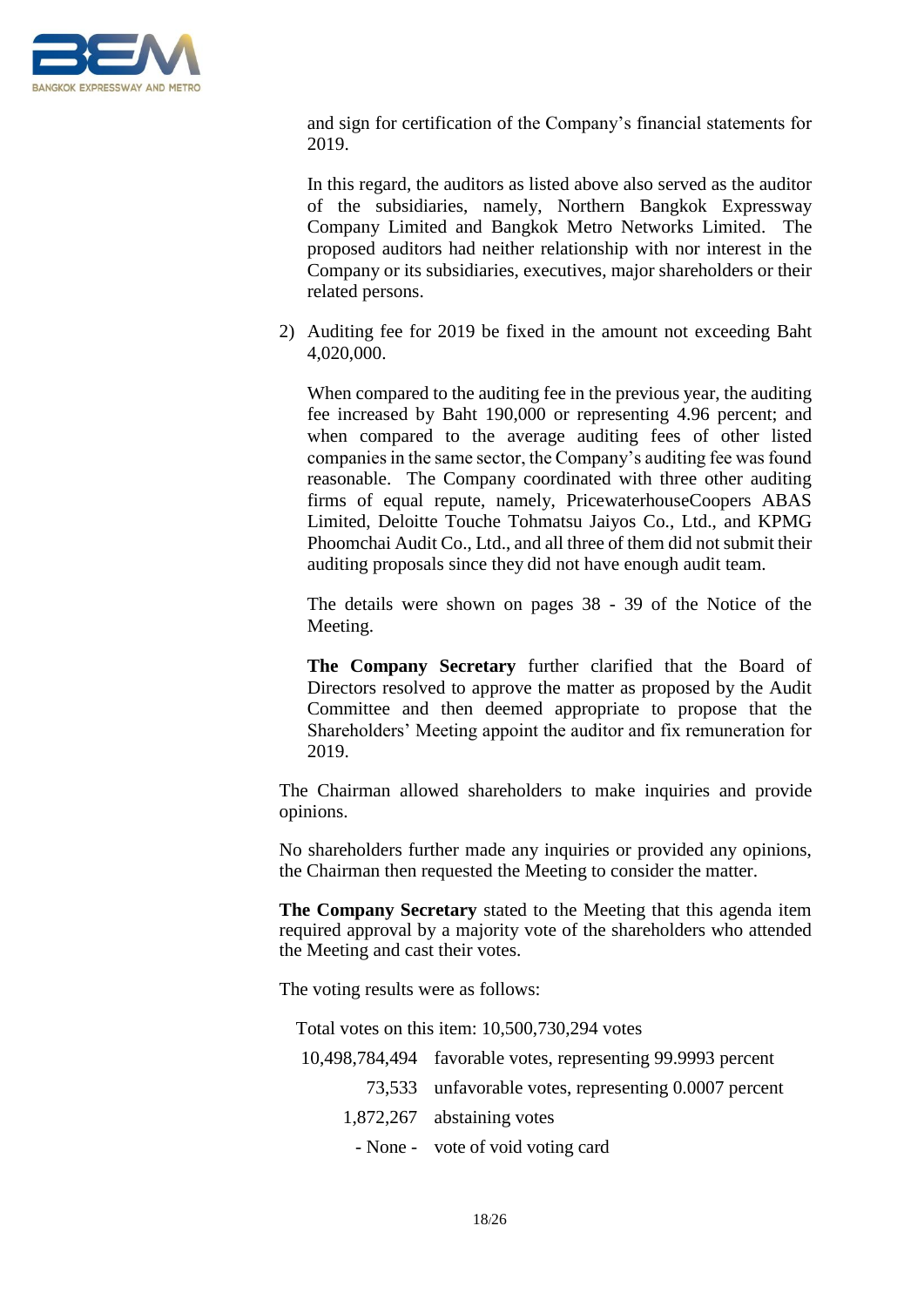

The Meeting resolved, by a majority vote of the shareholders who attended the Meeting and cast their votes, to approve the appointment of either Miss Isaraporn Wisutthiyan or Miss Supannee Triyanantakul or Miss Watoo Kayankannavee of EY Office Limited as the Company's auditor for 2019, who shall be authorized to audit and sign for certification of the Company's financial statements for 2019, with the remuneration not exceeding Baht 4,020,000.

## **Item 8 Consideration and approval of the amendment of the Company's Articles of Association**

The Chairman requested the Company Secretary to clarify the details to the Meeting for consideration.

**The Company Secretary** clarified to the Meeting that according to the Order of the Head of the National Council for Peace and Order No. 21/2560 (2017) on Amendments of Laws to Facilitate the Ease of Doing Business, which amended Section 100 of the Public Limited Companies Act B.E. 2535 (1992) on the subject of the shareholders' right to call the Extraordinary General Meeting of Shareholders, it was then deemed to propose the amendment of Article 25 of the Articles of Association of the Company to ensure consistency with such amended law. The details of the amended Article were as follows:

#### Article 25 as proposed for amendment

"The Board of Directors shall convene an annual ordinary general meeting of shareholders within four (4) months from the last day of the accounting period of the Company.

Meetings other than those specified above shall be called "extraordinary general meetings." The Board of Directors may call an extraordinary general meeting whenever it deems appropriate or one or more shareholders holding the aggregate number of shares of not less than ten (10) percent of the total number of shares sold, may at any time subscribe his/her or their names in a letter requesting the Board of Directors to call an extraordinary general meeting of shareholders, provided that they shall clearly specify a matter(s) and give a reason (s) for such request for calling the meeting in the said letter. In this case, the Board of Directors shall call a shareholders' meeting within fortyfive (45) days from the date of receipt of such letter from the shareholders.

In the event that the Board of Directors fails to convene the meeting within the specified period under paragraph two, the shareholders who have subscribed their names or other shareholders holding the required aggregate number of shares may themselves call the meeting within forty-five (45) days from the date of expiration of the period under paragraph two. In such case, the meeting is deemed to be a shareholders' meeting called by the Board of Directors, and the Company shall be responsible for necessary expenses as may be incurred in the course of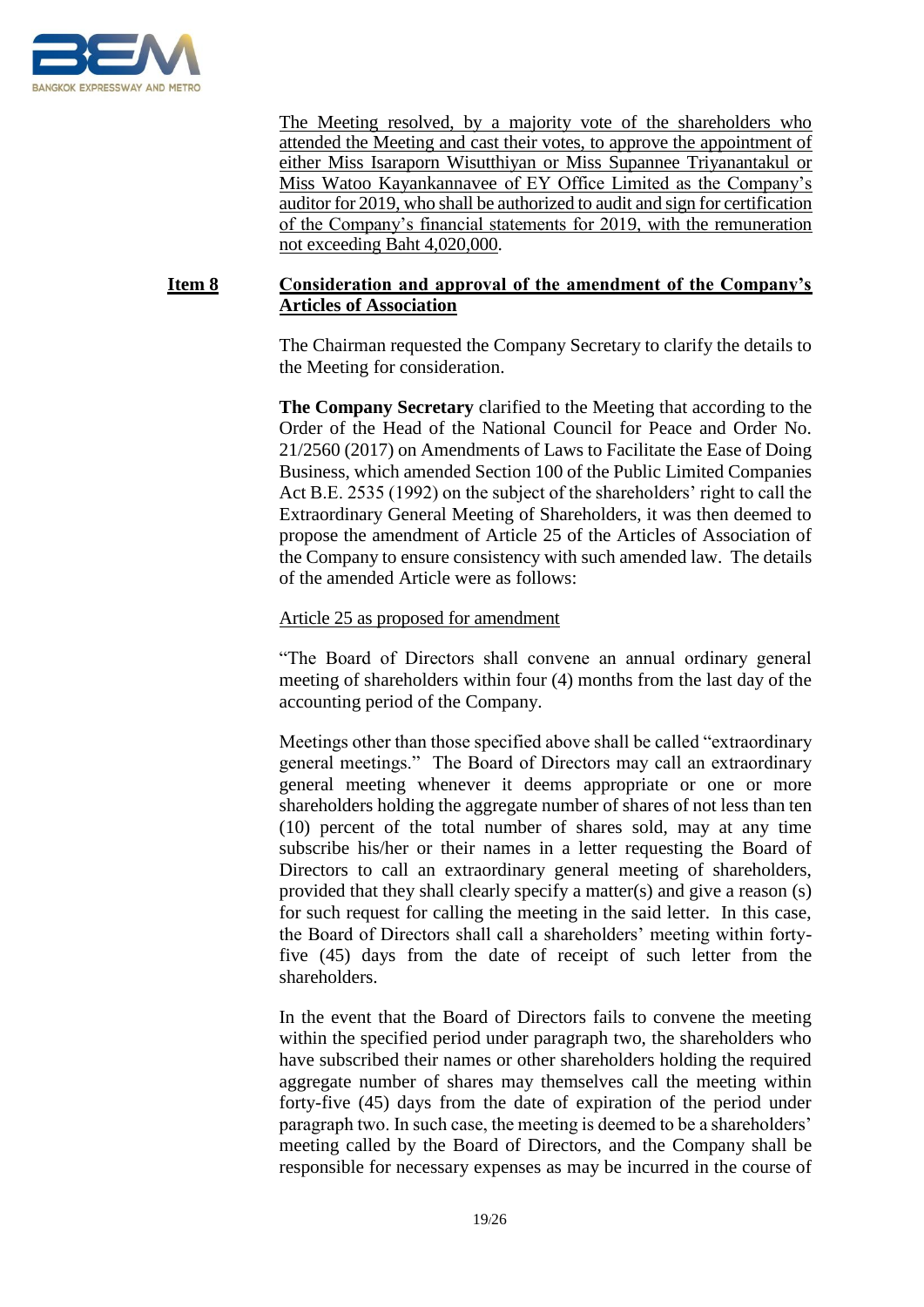

convening such meeting and the Company shall reasonably provide facilitation.

In the event that, at the shareholders' meeting called by the shareholders under paragraph three, the number of the shareholders present in the meeting does not constitute quorum as prescribed in Article 28, the shareholders under paragraph three shall jointly compensate the Company for the expenses incurred in arrangements for convening that meeting."

The Chairman allowed shareholders to make inquiries and provide opinions.

No shareholders further made any inquiries or provided any opinions, the Chairman then requested the Meeting to consider the matter.

**The Company Secretary** stated to the Meeting that this agenda item required approval by not less than three-fourths of the total number of votes of the shareholders who attended the Meeting and had the voting right.

The voting results were as follows:

Total votes on this item: 10,500,730,294 votes

Total votes with the voting right on this item: 10,500,730,294 votes

10,500,242,912 favorable votes, representing 99.9954 percent

191,618 unfavorable votes, representing 0.0018 percent

- 295,764 abstaining votes, representing 0.0028 percent
- None vote of void voting card, representing 0.0000 percent

The Meeting resolved, by not less than three-fourths of the total number of votes of the shareholders who attended the Meeting and had the voting right, to approve the amendment of Article 25 of the Articles of Association, Chapter 4: Shareholders Meeting, to ensure consistency with the amendment to Section 100 of the Public Limited Companies Act B.E. 2535 (1992).

#### **Item 9 Consideration and approval of the prescription of the prohibition of acts constituting foreign dominance**

The Chairman requested the Company Secretary to clarify the details to the Meeting for consideration.

**The Company Secretary** clarified to the Meeting that the Company engaged in the commercial development business of the M.R.T Chaloem Ratchamongkhon Line and the MRT Blue Line Extension Project, which such business included the telecommunications service. The Company obtained the second type of the Telecommunication Business License with self-telecommunications network on September 19, 2018. The Notification of the National Broadcasting and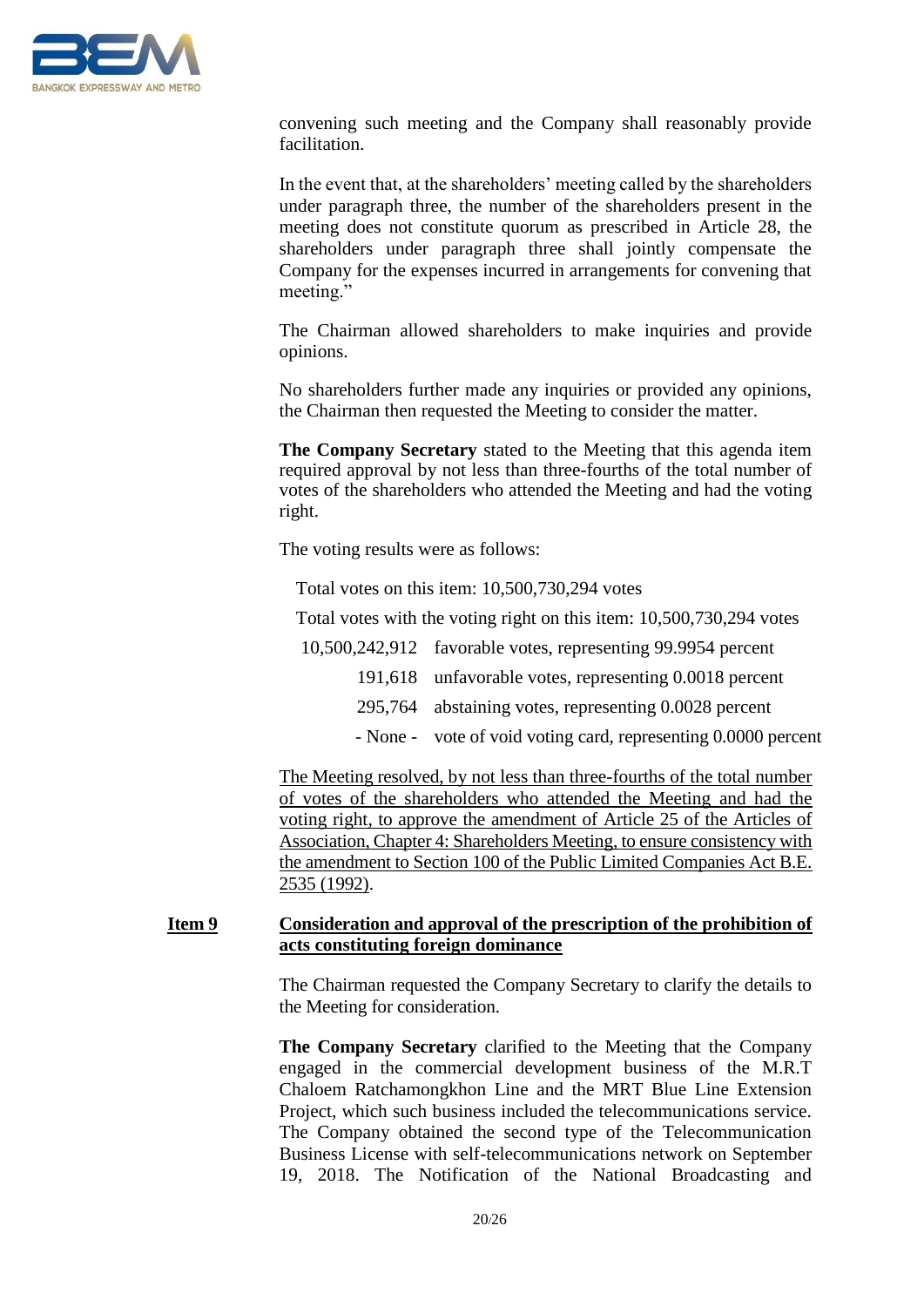

Telecommunications Commission (NBTC) Re: Prescription of Prohibitions of Acts Constituting Foreign Dominance B.E. 2555 (2012) (the "Notification") requires the telecommunications operators to define and review any acts constituting foreign dominance in the following eight circumstances, as specified in the list attached to the Notification:

- (1) A business takeover by allowing foreigners, their agents, or nominees to hold shares, whether directly or indirectly, to avoid complying with the Notification.
- (2) A business takeover by allowing foreigners to directly hold shares or to hold shares through their representatives or nominees, whereby such shares have special rights to cast votes in a shareholders' meeting beyond the shareholding proportion actually held, which is deemed to be shares with preferential rights over shares held by Thai nationals.
- (3) A business takeover by allowing foreigners to have controlling power or influence, whether directly or indirectly, in formulation of policies, management, operations or appointment of directors or high-level executives.
- (4) A business takeover via legal relations with sources of funds and loans from foreigners or their affiliated legal entities, such as, loan guarantee, lending at the interest rate lower than market price, business risk insurance or credit facilities granting, in a manner of discrimination.
- (5) A business takeover via execution of intellectual property contracts, franchise contract, or exclusive licensing contract, with foreigners or their affiliated legal entities, and such contracts cause transfer of expenses and benefits in return to the foreigners.
- (6) A business takeover via execution of procurement contracts or management service contracts with foreigners or their affiliated legal entities or with employees or staff of foreigners or of their affiliated legal entities, and such contracts cause transfer of expenses and benefits in return to the foreigners.
- (7) A business takeover via joint business with foreigners or their affiliated legal entities, by allocating or sharing capital in the business operation in a manner which causes transfer of expenses and benefits in return to the foreigners.
- (8) A business takeover via execution of transactions in a way of transfer pricing or price collusion with foreigners or their affiliated legal entities.

The Chairman allowed shareholders to make inquiries and provide opinions.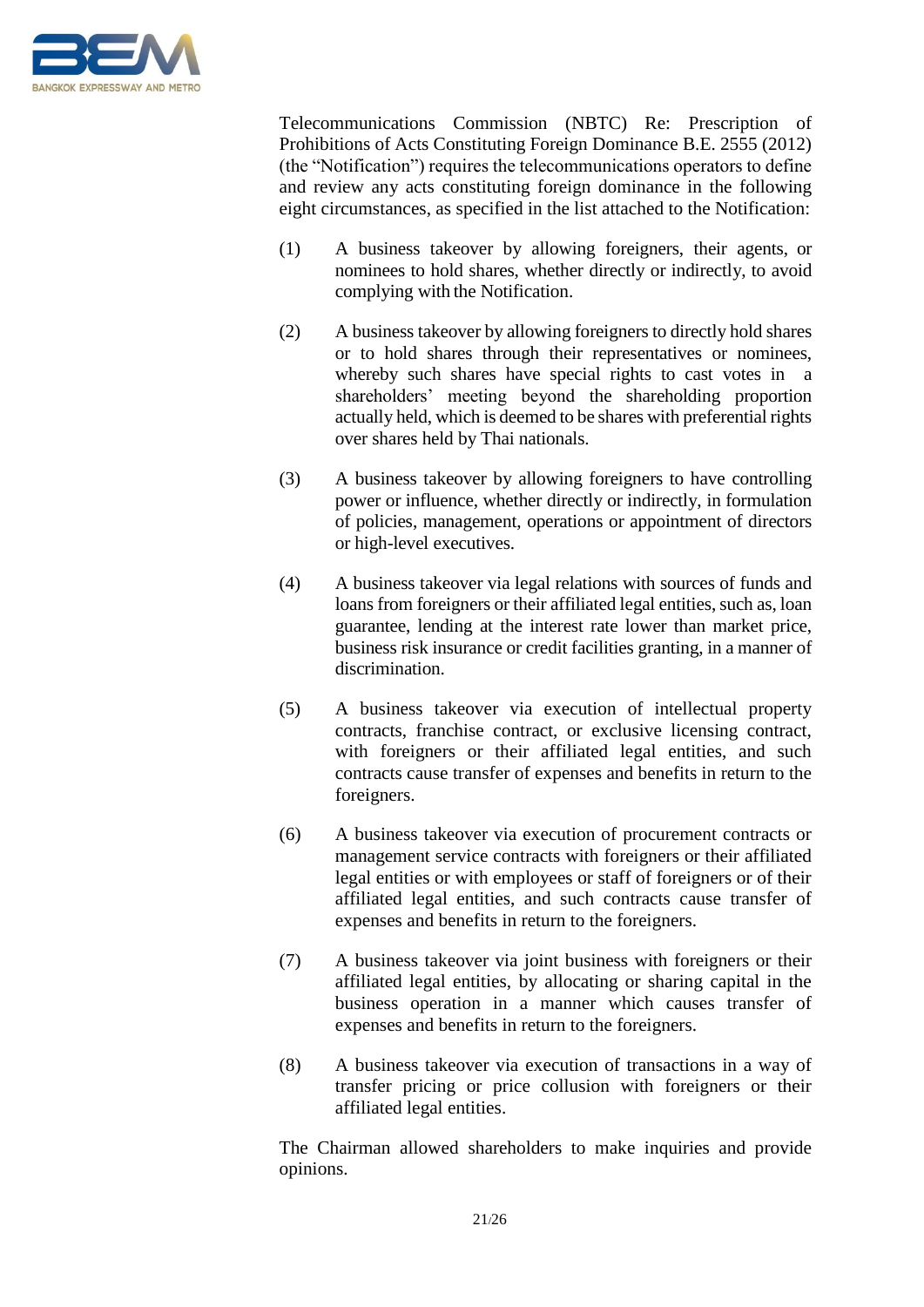

**Mr. Boonchuay Tangwattanasirikul, shareholder**, inquired about main point of the foreign dominance as to whether or not it was a matter of shareholding.

**Mr. Anawash Suwanarit, Deputy Managing Director: Business Development**, clarified that the Company obtained the Telecommunications Business License in respect of commercial development; the Company was then obliged to comply with the Notification of the National Broadcasting and Telecommunications Commission. That was, the Company must define the prohibitions of actions which would fall within the list of such eight prohibited actions constituting foreign dominance, as attached to the Notification, including the prohibitions of shareholding.

No shareholders further made any inquiries or provided any opinions, the Chairman then requested the Meeting to consider the matter.

**The Company Secretary** stated to the Meeting that this agenda required approval by not less than three-fourths of the total number of votes of the shareholders who attended the Meeting and had the voting right.

The voting results were as follows:

Total votes on this item: 10,500,889,364 votes

Total votes with the voting rights on this items: 10,500,889,364 votes

10,500,544,119 favorable votes, representing 99.9968 percent

- 14,205 unfavorable votes, representing 0.0001 percent
- 327,040 abstaining votes, representing 0.0031 percent
	- 4,000 votes of void voting card, representing 0.0000 percent

The Meeting resolved, by not less than three-fourths of the total number of votes of the shareholders who attended the Meeting and had the voting right, to approve the prescription of the prohibitions of actions constituting foreign dominance to ensure consistency with the Notification of the National Broadcasting and Telecommunications Commission (NBTC) B.E. 2555 (2012).

#### **Item 10 Other matters**

The Chairman allowed shareholders to further ask questions and provide opinions.

**Mr. Boonchuay Tangwattanasirikul, shareholder**, inquired about the problem of high-density of passengers as to why the Company did not make additional trains available, or it was because the Company focused on profit only without regard for such arising problem.

**The Chairman** clarified that the Company was always concerned about such problem, but due to the fact that making an order to manufacture a train took time for approximately 36 month, because it must be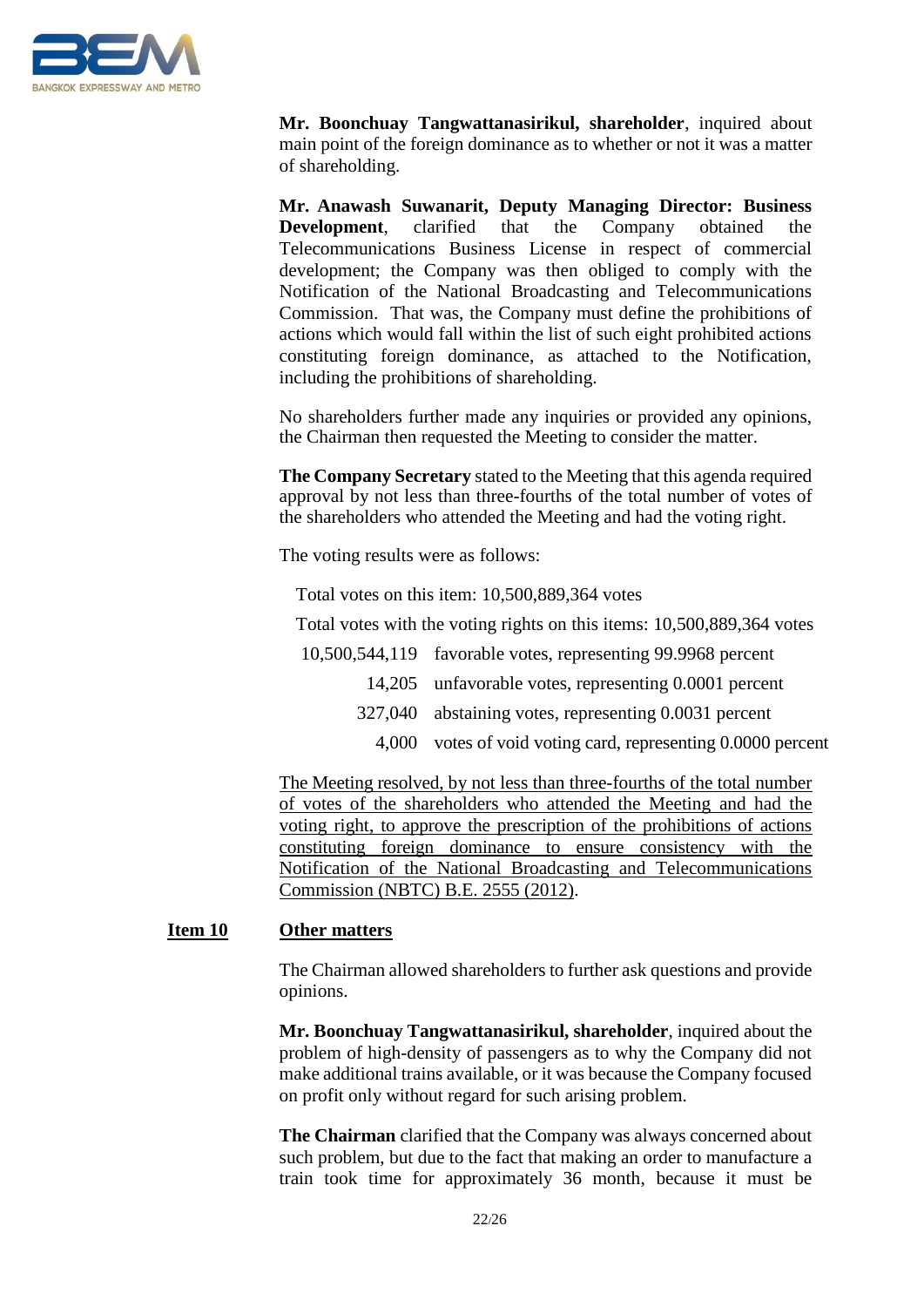

manufactured in tailor-made manner; namely, it must be manufactured for prompt use in each of routes, there was no backup. Moreover, before making such order, we must obtain concession first in order for us to have the entitlement to make such order. Therefore, making an order to manufacture a train was a lengthy process. However, the ordered trains would be available within this year, totaling 15 trains.

**Mr. Boonchuay Tangwattanasirikul, shareholder**, inquired, according to the information notified by the Chairman that the train order took a long time, so whether or not it would be possible for the Company to produce trains by itself because of the current expansion of many electric train lines.

**The Chairman** clarified that the Company was not able to produce a train by itself since such production required a huge number of investment, not to mention the domestic demand in Thailand which was not so high; therefore, it was not worth investment. Furthermore, production of trains was not specified in the Company's business objectives.

**Mr. Chatree Charoennueang, shareholder and proxy**, inquired about progress of negotiation for settlement of disputes with EXAT as to whether or not it would be able to be completed within this new government.

**Mrs. Payao Marittanaporn, Managing Director**, clarified that as Khun Phongsarit stated to the Meeting, the Company completely negotiated with EXAT; but there remained only the proposal of the matter to the Council of Ministers for consideration. Nevertheless, even if it was not completed within this new government, the Company remained certain that this negotiation project would be considered by further new government since it was useful; and furthermore, the national management must be uninterruptedly made.

**Mr. Boonchuay Tangwattanasirikul**, **shareholder**, inquired as follows:

- 1. How many metro passengers currently were; and how many passenger volume would increase after the entire system was opened for full service in 2020; and whether or not there were trains sufficient to accommodate the increasing passengers.
- 2. Whether or not, other than the planned MRT projects as currently operated, there were any other projects in process of bidding, and if so, how?

## **Mr. Phongsarit Tantisuvanitchkul, director**, clarified as follows:

1. Currently, metro passengers were approximately 300,000 persons per day, which continued to rise. It was expected that in March 2019, after the opening for full service, passengers would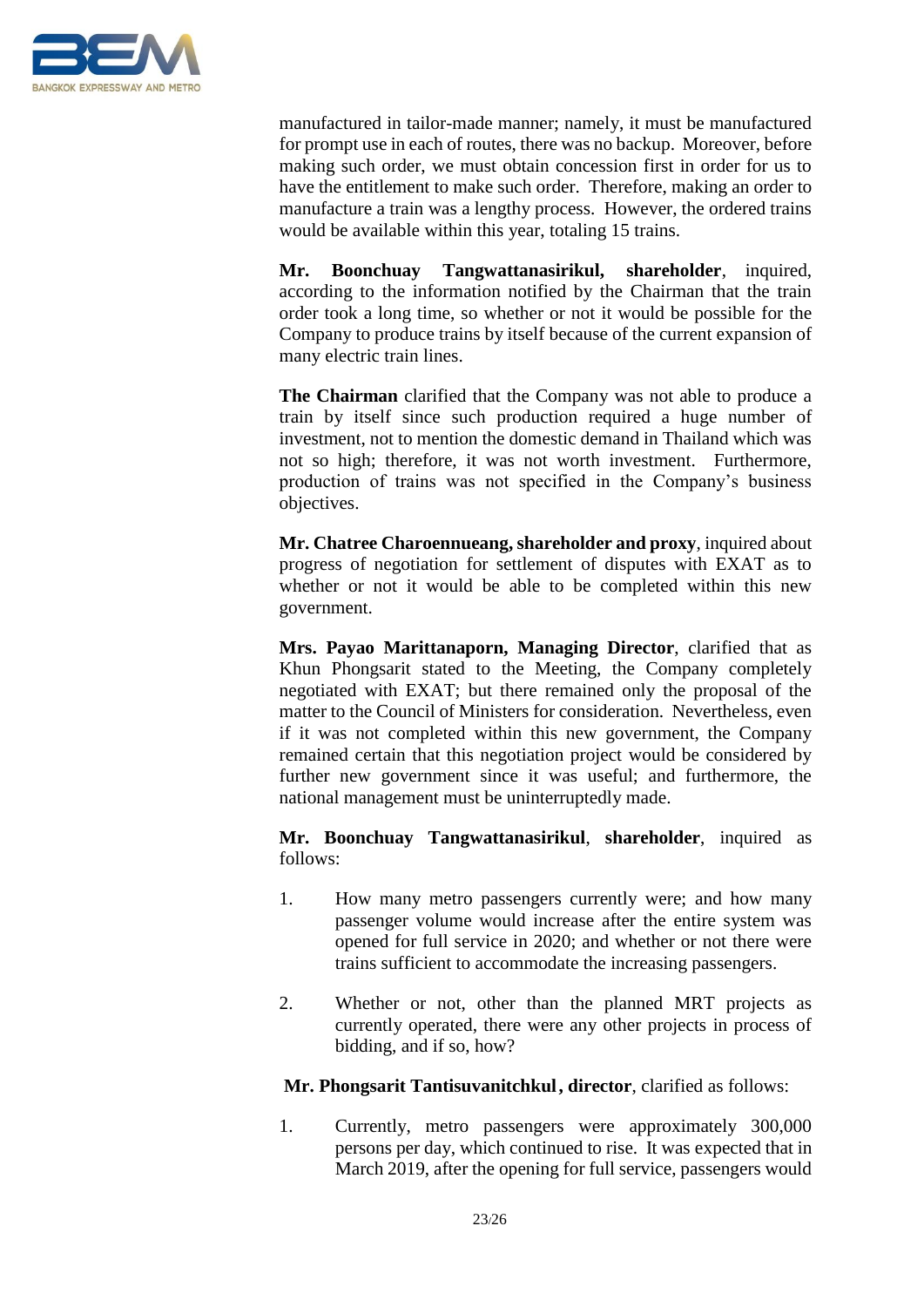

probably increase to 500,000 persons per day. In addition, the Company had already ordered another 35 trains to accommodate the increasing passenger volume.

2. Other than the MRT Blue Line Project as currently operated, the Company was currently waiting for the government to expedite the opening of bid for construction and operation of the MRT Orange Line linking Eastern Bangkok - Western Bangkok (Bang Khun Non - Thailand Cultural Centre Section) which was under construction. It was the route which would converge with the MRT Blue Line and the second route, i.e., the MRT Purple Line, which would continue southwards until Rat Burana.

**Mr. Tawee Leesirichaikul, shareholder**, provided opinions and suggestions as follows:

- 1. Thanked the Chairman for his instruction to improve the fare displays at exits-entrances of the MRT stations, as he complained two years ago. As a result, the elderly was able to view the fare displays more clearly.
- 2. As for the problem of high-density of passengers, suggested that the train service frequency should be higher during peak hours, for example, a higher service frequency in every three minutes, etc.
- 3. The Company was requested to consider finding out the cause of shaking within the bogies because passengers on board became aware of such shaking.
- 4. It was heard that the Company was improving the real-time train arrival display system, due to inconsistency between the information displayed on the screens and the actual time of train arrival; and then suggested that such information should be displayed with red-color texts instead of moving text display.
- 5. Regarding commercial areas in the metro system, there was a problem that it was impossible for passengers to take a continuous walk from one side to the other side, due to its disconnection, such as, at Silom Station, Thailand Culture Centre Station, etc.; and then suggested that if the blocked zones were opened in a wind wing manner to surround exits-entrances, it would more facilitate the passengers' access to the commercial areas.
- 6. As for the MRT Blue Line Extension which would open, in respect of the Bang Yai route, the MRT Red Line, the MRT Purple Line stretching westwards, if there was a route cut across from Bang Yai to directly connect with the MRT Purple Line, we would get a wider loop. Moreover, it was said that EXAT would construct the western motorway, which an elevated way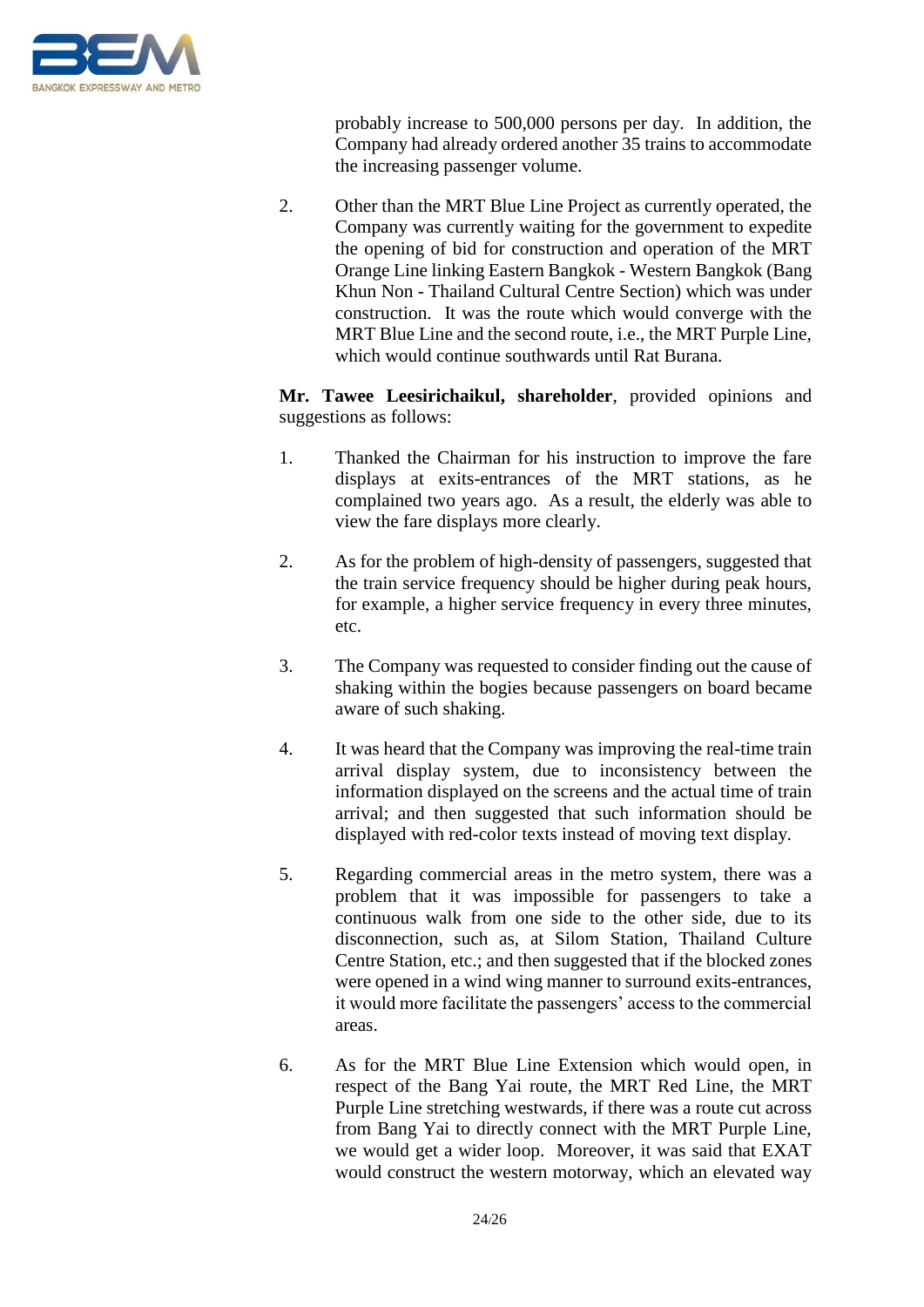

would be built, there should have preparations to accommodate the public transport system in the future, in order to avoid problems like other existing projects which had to be later remedied. The Company was then requested to inform relevant agencies to build beam columns for accommodating the public transport system in the future to reduce a problem in the expansion of the public transport system.

7. Thanked the Board of Directors for its belief in renewal of the Concession Agreement. He suggested that, should the negotiation be smoothly made without any problem, the Company should provide forklifts, rescue cars, vehicles/emergency equipment for EXAT. In so doing, it would indicate that the Company realized the significance of any such matters other than that mutually agreed, proving that the Company in no way took advantage of EXAT.

**Mr. Chaiyarat Sriwongcharoen, shareholder and proxy**, provided opinions and inquired as follows:

- 1. In March 2020, the MRT Blue Line would open for service in the whole circle-loop, passengers would be able to choose to travel to a destination station in a two-way direction, how fare rates the Company would charge, long distance or short distance.
- 2. The train operation in the entire system would take more time; whether or not the length of travel time in the passenger cards would be increased accordingly.
- 3. As for new more trains to be available, should the whole loop be opened for service, whether or not the existing trains and the new ones would have the signaling problem.
- 4. Currently, there were highly congested passengers at Sukhumvit Station since it was an interchange station, from the BTS Skytrain system downwards to the undergrounded MRT Blue Line, it was then deemed appropriate to add automatic token machine and entrances-exits to ensure the services with the greater rapidity.
- 5. He would like to have MRT cards practical the same as Rabbit cards which were able to be used as cash card to buy goods.

## **Mr. Witoon Hatairatana, Deputy Managing Director: Railway System Operation and Engineering**, clarified as follows:

- 1. The fare rates would be calculated based on the shorter distance.
- 2. The length of travel time in the passenger cards would be increased accordingly, subject to consideration of the total travel